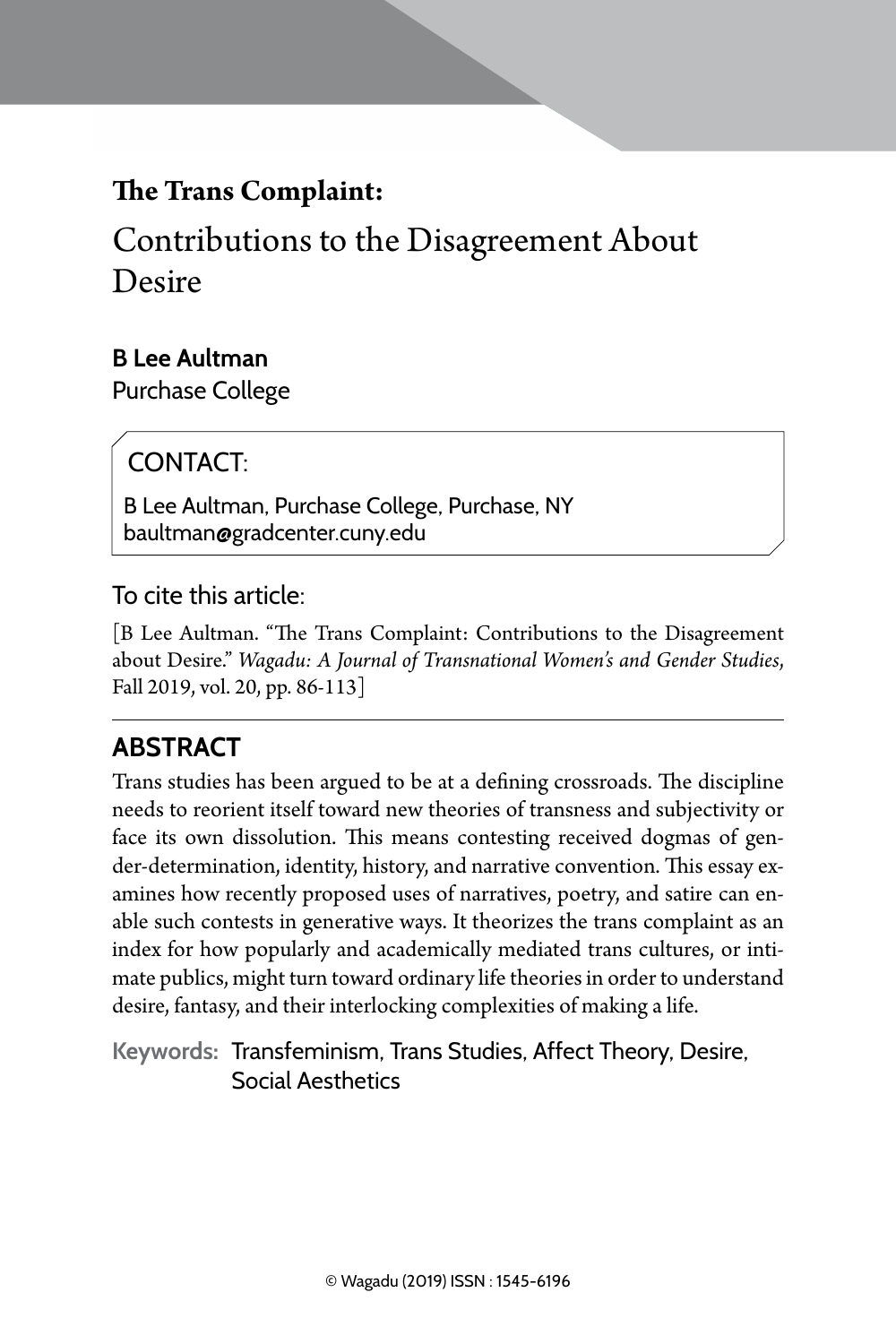## Introduction

I've had my reservations about Andrea Long Chu's recent declaration that "trans studies is over" and that it should be (see Chu & Drager, 2019, p. 103). But the concerns raised in that dialogue between Chu and historian Emmett Harsin Drager are not just compelling because they are new. Both scholars participate in what is already commonplace among theorists about moving away from inherited dogma and getting reacquainted with ordinary life. Although Sandy Stone (1991) pretty much patented the "postranssexual" vision, Chu and Drager point out that there has not been a strong *trans* theory since. As the authors point out, *trans* is now a sort of "becoming-object" of queer theorizing, of *trans-ing* states of matter and our perceptions of the world. (Chu is very animated about Karen Barad's inconsistency on the matter [see pp. 111-12]). Whatever the case, I do agree that trans studies is in a narrative closure. Instead of "the rich conversations" that queer studies used to have and those that still persist in Black studies, "we have warmed over pieties" (p. 103). I think Chu and Drager are right. We need new theories and open dialogues that challenge and engage with each other about transness (binary and nonbinary, transsexual and transgender) and all the complexities of relational identities as living points of departure for analysis. The authors provide at least three possible ways of making trans studies actually trans again: (1) paying attention to the vastness of an already available archive; (2) reorienting theories toward ordinary desire, affective life, and phenomenology; and (3) establishing a trans satirical genre.<sup>1</sup>

The present essay is aimed at illustrating how all three of these can, and should, be put into practice. In the first section I engage with what I perceive to be the theories underscoring Chu's (2018b) "On Liking Women." These include psychoanalysis and actor-network theory (ANT). I argue that by paying attention to the norma-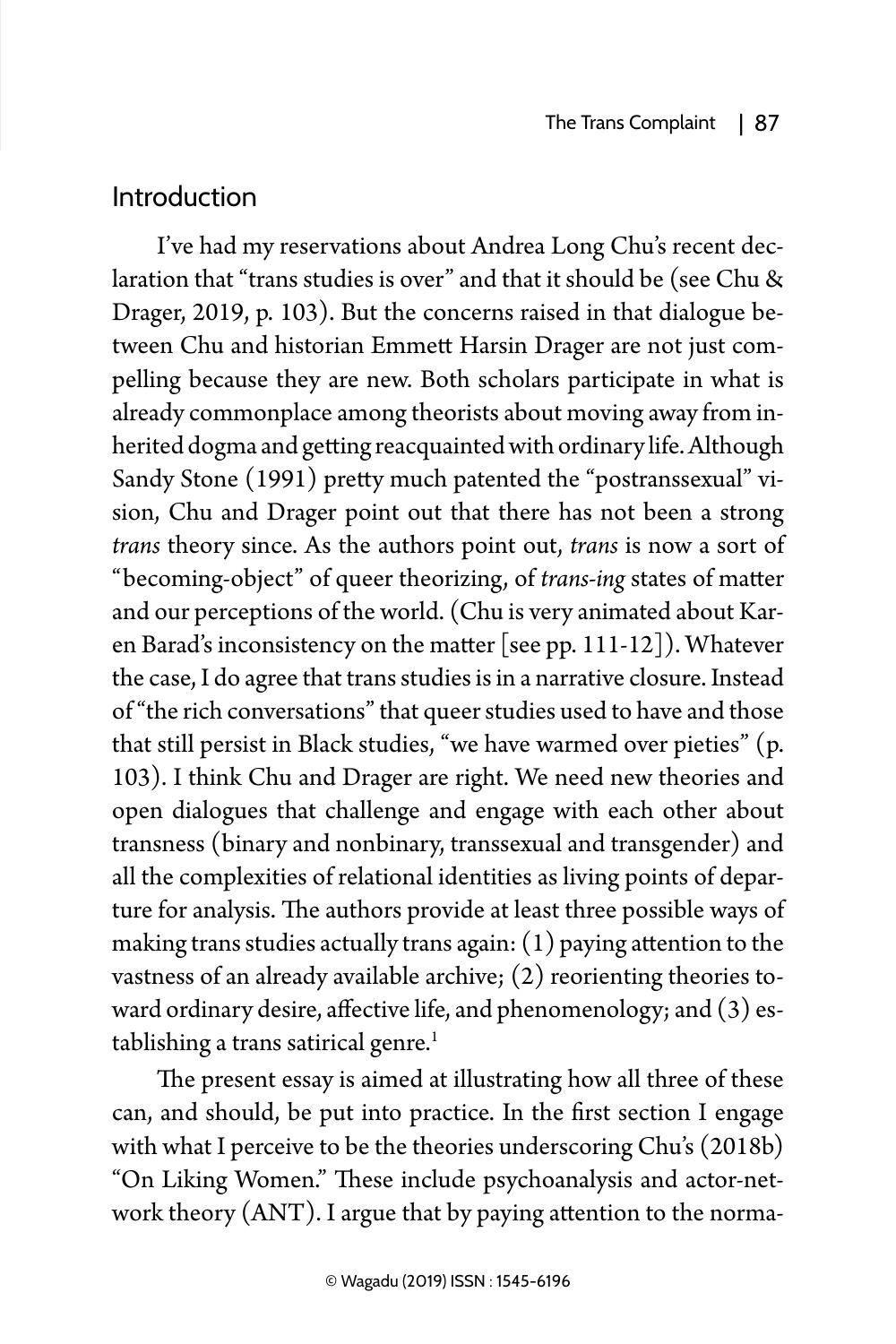tive conventionalities that animate the transsexual subject's lifeworld, Chu is illustrating what actually makes a durable relation to the world possible. In the second section, I take these insights and underscore my own close reading of a poem, "Agony of the Transsexual," taken from the Transgender Archives at the University of Victoria, British Columbia. In the third section, I examine another text from the Archives called "The Danish Training School." I argue that this text can represent a kind of trans satire that incites vivid aesthetic considerations of how womanhood and femininity are fantasized, normalized, and embodied. The fourth section of this essay contains eponymous speculations on what I am calling "the trans complaint," especially as it is captured through reactions to Chu's (2018a) op-ed "My New Vagina Won't Make Me Happy." I conclude that good theory multiplies controversies without an aim at merely resolving them.

### Modelling the Trans Subject and Their Lifeworld

Chu published "On Liking Women" in the digital magazine *n+1* for more than a desire to generate political clout. She comments in an interview that a friend notified her about the magazine's interest in submissions about transsexuality and feminism (Chu & Berg, 2018). If by sheer happenstance or what some consider luck Chu offered readers a narrative of her relating the history of feminism and her desire to a piercing introspection of how the non-normative life can relate to projects that are not, in themselves, political. I argue in this section that she is following in the intellectual legacy of other theorists like Lauren Berlant and Bruno Latour. Chu's thought seems to have a close fidelity to Berlant's concepts of psychoanalysis expressed in *Desire/Love* (2012; henceforth *D/L*). Chu's connection to Latour (2007) is less straightforward. His text, *Reassembling the Social*, had been a singular, if somewhat sheepish, endorsement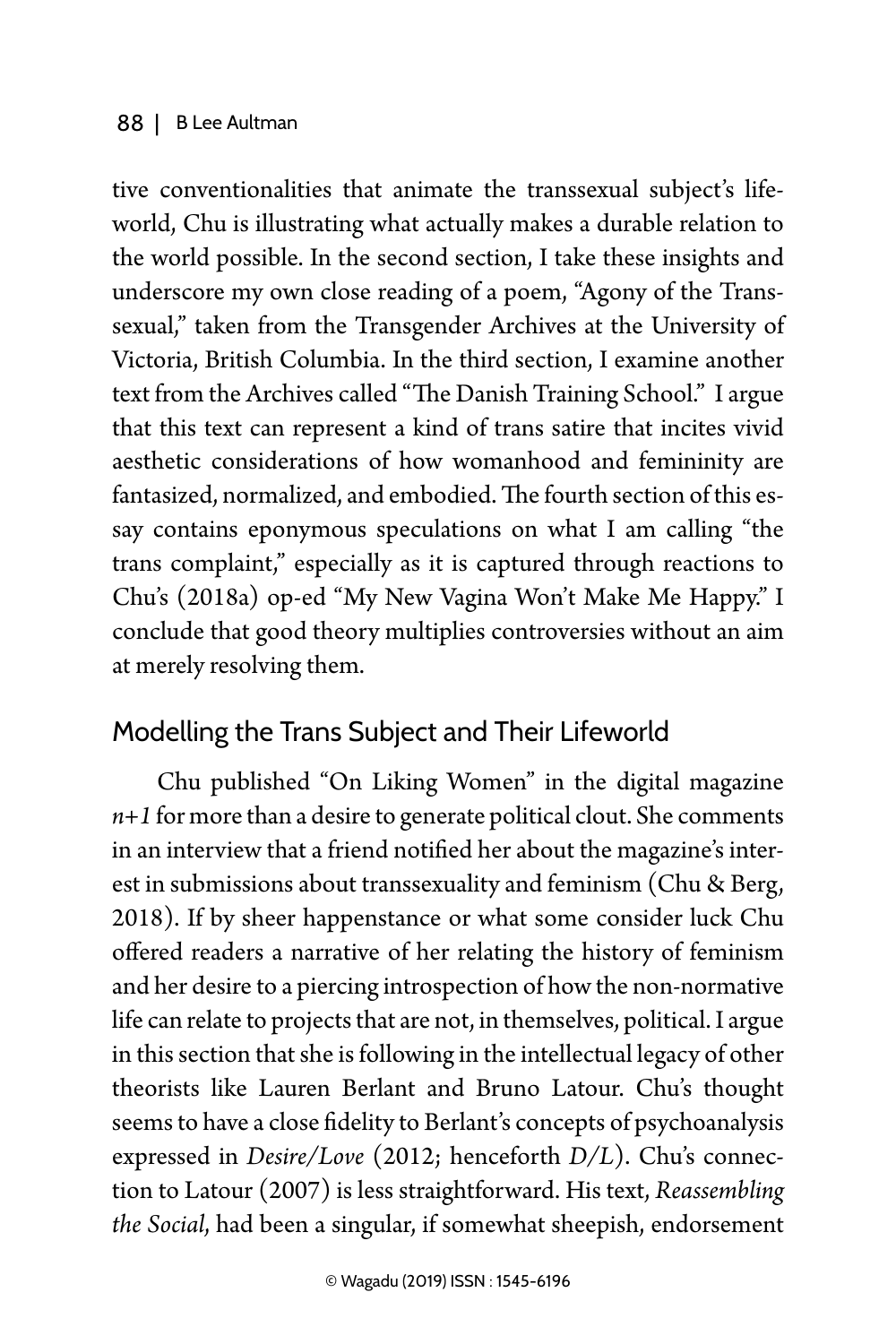of actor-network theory (ANT) sociology, or *slow*-ciology. The ANT model pursues controversy, context, and relationality amongst the multiplication of actors within the activities of world-building. My aim in this section is to offer a conceptual mapping of how *D/L*  and ANT converge in "On Liking Women." I argue that Chu's theories, already situated within the ambit of critical method, cannot be dismissed out of hand (see Srinivasan 2018). They complicate the transsexual subject and lifeworld—desire and ordinary agencies are messy. This direction is, I believe, vital for a new trans studies.

The narrative power of "On Liking Women" situates knots and flows over the course of Chu's life into moments of encounter and self/world transformation. Texts and women, desires and wants, impinge on Chu's sense of selfhood in such a way that, as if to mirror the theories she ramifies, they maintain relations of attachment. To argue that this is an expression of fantasy, or of a relation to what is fantasmatic, is not to suggest that such scene-setting or personal transformation is unreal. On the contrary, Chu's practice of reading feminist history is one of repair and exhilaration illustrating how the subject persists *in reality*. (She recently updates these views in another *n+1* piece "The Pink" [Chu 2019]). Relations of attachment are those that form within those scenes where repetition and selfhood are manifest. Consider Chu's deconstruction of Valerie Solanas's *SCUM Manifesto*. There, she reads Solanas's iteration of transition in the form of an aesthetic, "as if transsexual women decided to transition, not to 'confirm' some kind of innate gender identity, but because being a man is stupid and boring" (2018b, p. 50). This was disidentification as emancipatory as well as polemical. Chu's emphasis on Solanas is more than narrative personal memories, a purely subjective relation to a moment in time. It is hinting at the satirical that Chu relishes about rediscovering history. And this becomes a defining political thematic. Politics should not be confused with desire. Finding one's way through an otherwise normatively saturat-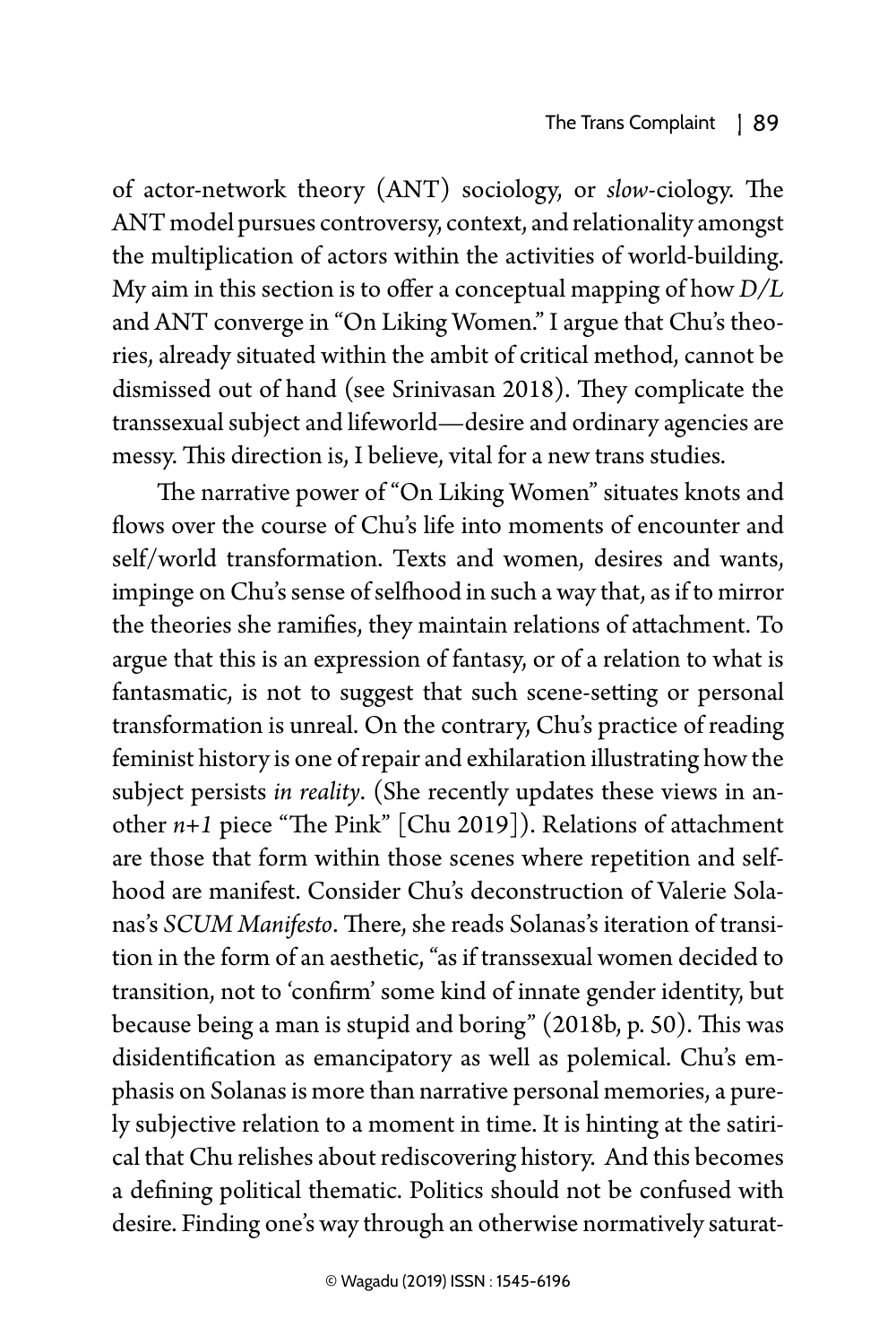ed world is one thing. But Chu finds desire "chary of government" (p. 59). We must learn to make do with what fantasy ends up coordinating for us in the meantime. The alternative activity politicizes some cluster of desires at the risk of subjugating of voices. There is no version of desire in which wanting things makes sense. Or, in Berlant's view "the object of desire, which has no proper name, but which in fantasy speaks passionately to you and frames your life, bobs and weaves and hits you more like a boxer than a duck when you reach out to possess it, only to discover that you can never duck in time...forcing you to scavenge for survival while remembering that there is a better beyond to it" (*D/L*, p. 13). This makes fantasy and normative life somewhat utopic. Living conventionally as a transwoman means coming to terms with normative pleasures under non-normative conditions. It is not that we are essentially comprised by the expressions of our desired objects. Rather, on this side of conventionality our lives often open onto a plot in which the fantasy of our sovereignty is, thankfully it seems, being written.

These are psychoanalytic principles: the subject is object-anchored and riven by desire's internal ungovernability. Berlant's work, especially in *D/L*, helps to illustrate some otherwise nuanced concepts in "On Liking Women." Affective structures are our responses to desire's ungovernability and fantasy's overall presence. Although *D/L* is an overview of psychoanalytic theory and its historical shifts toward fantasy, I want to focus on Berlant's treatment of the subject of fantasy for reasons of space. In particular, I want to emphasize how fantasy stabilizes and makes scenes in the world bearable. "The post-Freudian model of fantasy as the scene of desire provides another way of representing ambivalence without its internal tensions" (*D/L*, p. 77). The important distinction is that "rather than tracking conflicting aims among the various kinds of attachment the subject feels, the scenic form of fantasy enables the desiring subject to produce a series of interpretations that do not have to cohere as a narra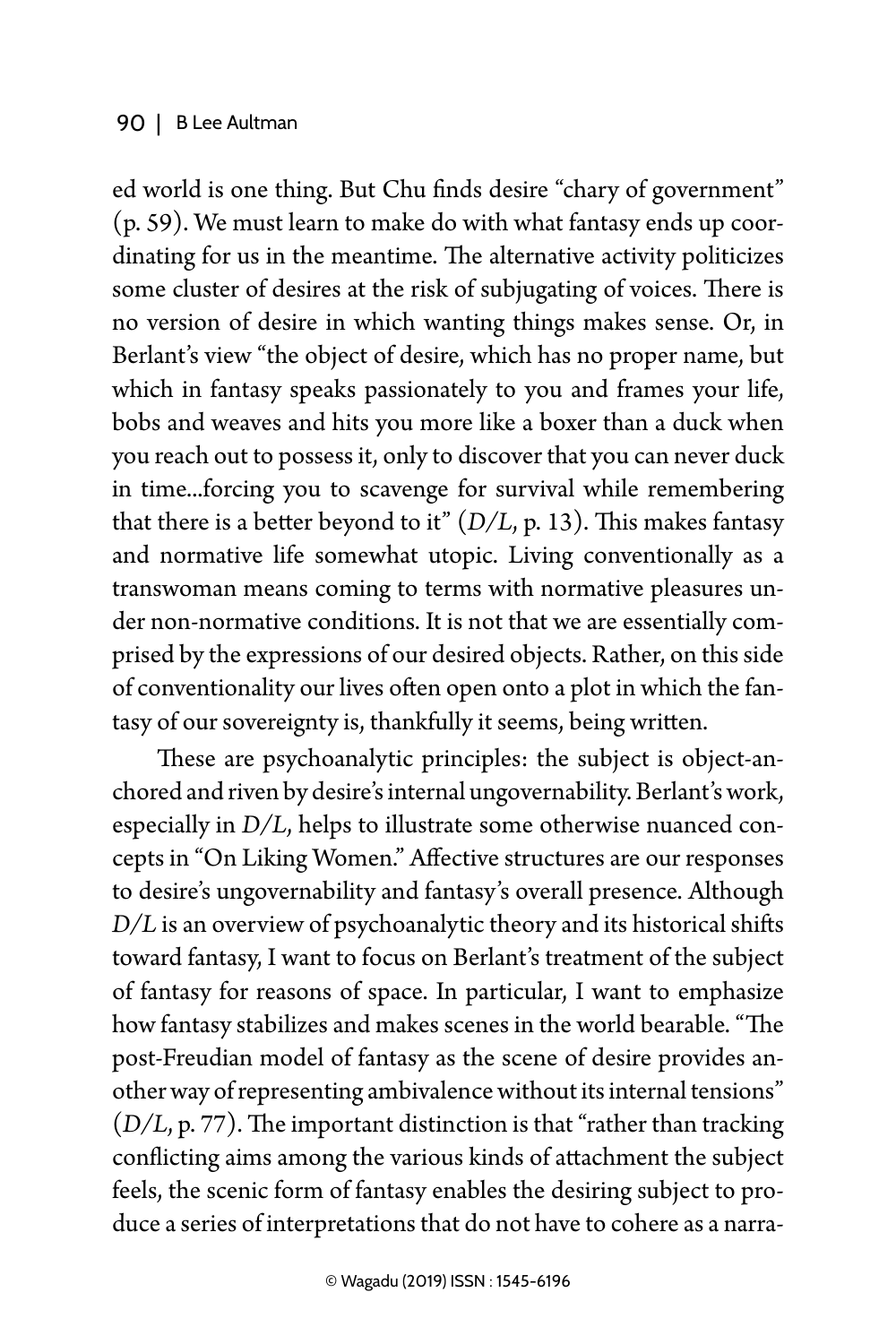tive, but nonetheless make up the scene" (p. 77). The subject is therefore saturated by wants in scenes where she must learn to make do, to survive in the face of fantasy. It is a theory of the subject that "repudiates completely the model of the subject whose desire is the truth of her identity and whose actions are the expressions of her desire" (p. 79). This is what is presupposed when Chu argues that "transition (i.e., action) expresses not the truth of an identity but the force (i.e., expression) of a desire" (2018b, p. 59). The basis of this action is grounded in the subject's relation to a world and certain governing fantasies where "the subject becomes coherent" through repetitions at particular scenes where affective attachments produce a sense of self, a self to which the subject may return (*D/L*, p. 80). This is perhaps why I find unproblematic Chu's insistence that "transness [is] a matter not of who one *is*, but of what one *wants*" (2018b, p. 59; italics in original). Wants enable their own kind of reproducibility, or re-encounter, that solidifies the lifeworld upon the promise of their fulfillment.

The lifeworld, for theorists of desire and ANT, is fragile. Actors simply do not have an identity that leads to predictable and self-regarding activities, full stop. In order to effectively trace connections that can be said to cohere as an identity, scholars must be aware of how these relations are situated across temporalized activities that reproduce themselves as scenes of living. Theorist Saidiya Hartman has argued that scenes can only be stabilized through improvisation, especially for black expressions of gender non-normativity (2019, pp. 227-228). The focus on ordinary desire is one important way of tracking such multiple knots of situated meaning. Although these connections can be thought in various iterations (ideology, power relations, the social), the idea is to avoid giving an *ideo*-morphism. I share in Eve Sedgwick's (2002) anxieties, for example, who cautions against theories where "excitement, rage, even indifference are seen as more or less equivalent transformations of 'desire.' The nature or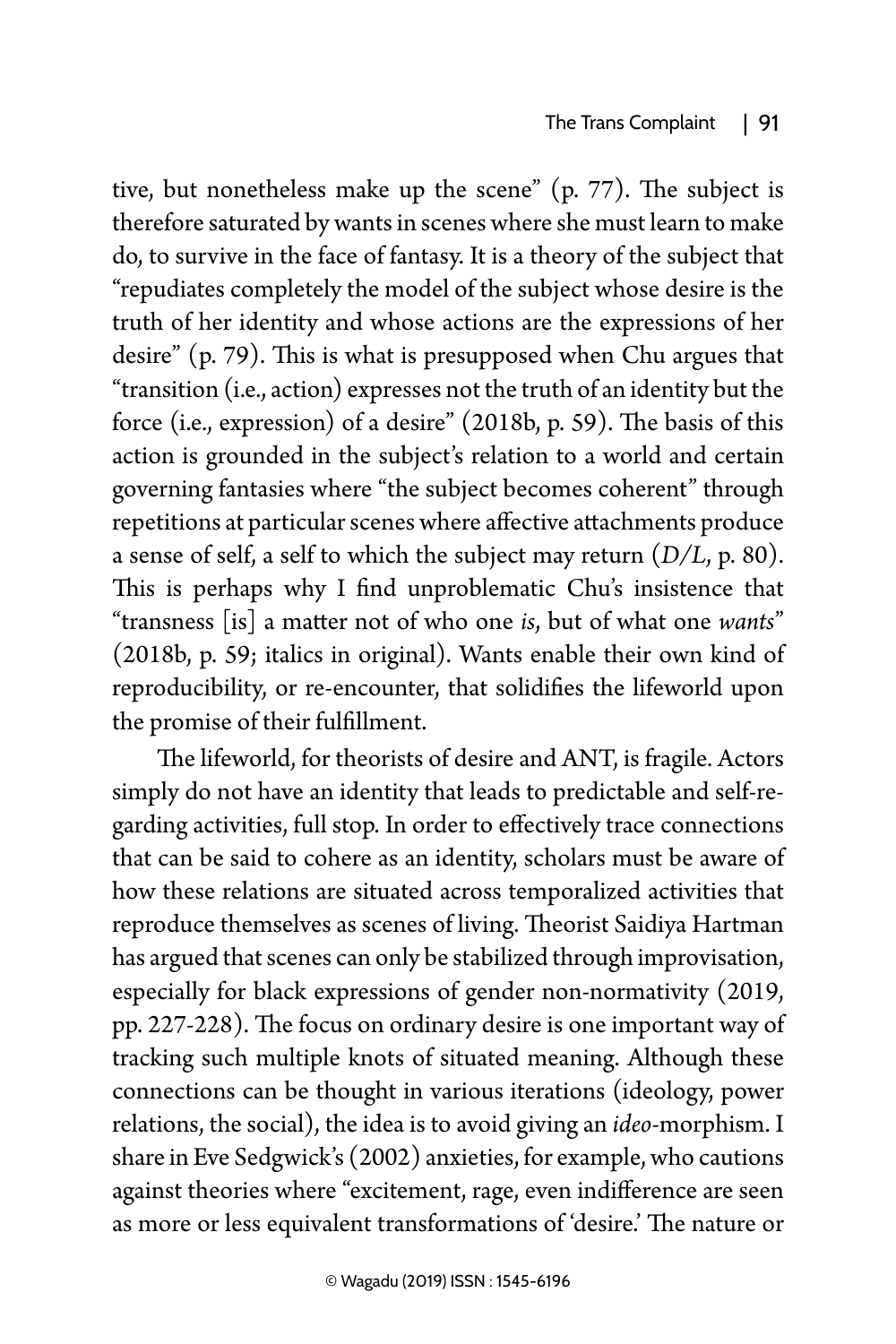quality of the affect itself, seeming, is not of much more consequence than the color of the airplane used to speed a person to a destination" (p. 18). But I don't think Chu, or Berlant for that matter, engages in this kind of *desiro*-morphism. ANT likewise argues that there is no singular force within a subject's account of agency. There is a displacement of multiple agencies lived as so many improvisations of a yet-to-be-created world. Objects, in fact, ensure that social activities are not merely "transient interactions" (Latour, 2007, p. 66). Sociality should be thought of more as instances of theoretical and everyday controversy. "For ANT…[social] doesn't designate a domain of reality or some particular item, but rather is the name of a movement, a displacement, a transformation, a translation, an enrollment" (p. 64). Objects (such as texts) often engage as mediators. They transform content into new and surprising information about the complexities of lifeworlds.

There should always be mediators in one's study. Life is filled with continual transformation of scenes: into montages, into narratives and plots, and thus into traceable memories. So much of "On Liking Women," for instance, focuses on remapping radical feminism's history with trans exclusionary practices along similar lines of stress (lesbianism, political identity, and the messiness of solidarity). But each text along the way amounts to significant points of individuated departure. Theories are thus lines of stress all their own, or in Chu's words "occasions to adjust the pitch of a desire or up a *fantasy's* thread count, to make overtures to a *new way to feel* or renew their vows with an old one" (2018b, p. 53; my italics). People turn to objects for the purposes of creating or maintaining a life's project and the world's durability. The crucial fact is that people *know* what they are doing.<sup>2</sup> They are not overcome by any singular force, but must live within an assemblage of forces with which they contend in the everyday. This amounts to tremendously dynamic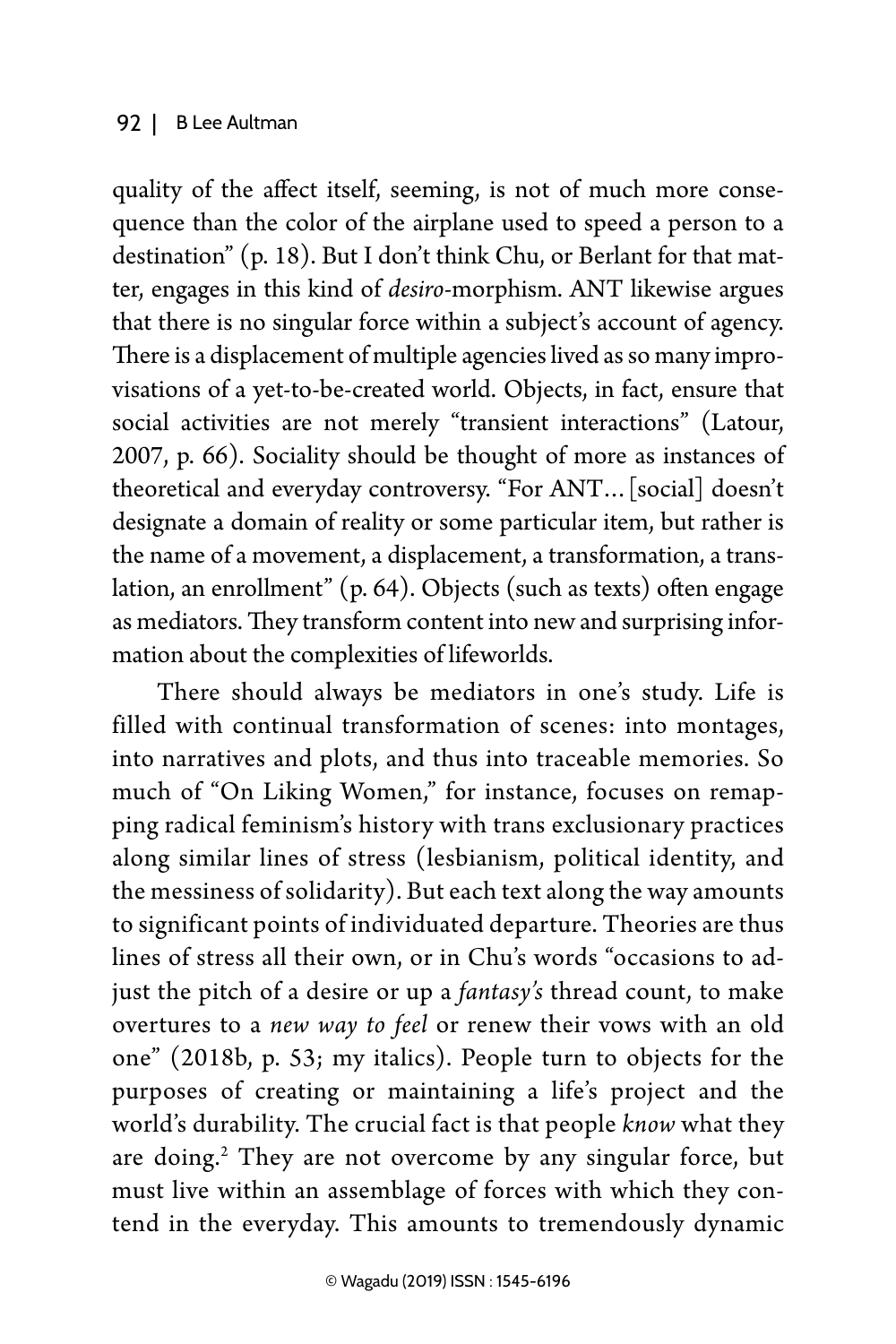transactions. And care should be taken in describing the processes by which these scenes are lived. Social theory must then see itself as an act of "*recording* not filtering out, *describing* not disciplining…." (Latour, 2007, p. 55). Since the multiplication of controversies makes things a bit messy, it might seem less paradoxical that Chu *takes great care* to illustrate this messiness in transsexual histories and subjectivity.

The enduring consensus view of fantasy in the present is that heteronormativity has been a vital actant in stabilizing conventionalities of womanhood, sexuality, and various institutions that govern ordinary life in the U.S. This cultural form has cordoned off scenes of acceptable expressions of desire, exposing normative and non-normative actors to different risks. But for the non-normative, risks are greater and less certain. Berlant argues that even the term non-normative suggests risk because "in most thesauruses, there are no eloquent value-neutral terms for the non-normative" (*D/L*, p. 20). Non-normative life engages with a fantasy that stages scenes in unpredictable (and anxiety-inducing) ways. Some choose conventionality and its promise of utopianism. This is an important theme for Chu. There is nothing wrong with making a life within conventional forms. Even Agnes, the now canonized transsexual woman brought to fame by sociologist Harold Garfinkel, is to this day ignored for "*what she actually wanted*: a cunt, a man, a house, a *normal fucking life*" (Chu & Drager 2019, p. 107; italics in original). It is no wonder, then, that Chu has equally conventional reasons for her transition. It deserves to be quoted at length.

I transitioned for gossip and compliments, lipstick and mascara, for crying at the movies, for being someone's girlfriend, for letting her pay the check or carry my bags, for the benevolent chauvinism of bank tellers and cable guys,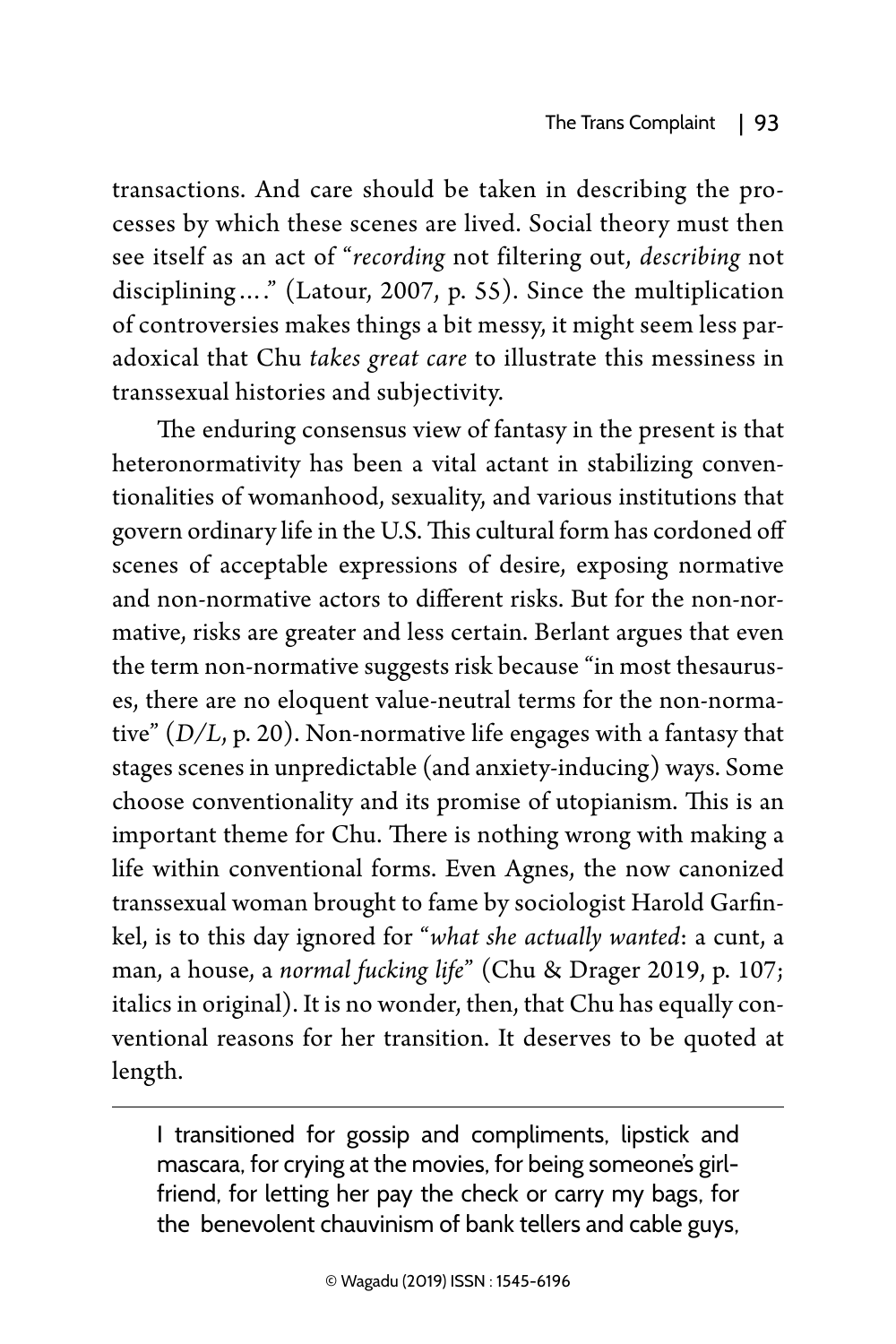for the telephonic intimacy of long-distance female friendship, for fixing my makeup in the bathroom flanked like Christ by a sinner of each side, for sex toys, for feeling hot, for getting hit on by butches, for that secret knowledge of which dykes to watch out for, for Daisy Dukes, bikini tops, and all the dresses, and, my god, for the breasts (2018b, p. 60; italics in original).

These are expressions of attachments to the utopia of conventionality, the powerful appeal of having a life. Tracking (or tracing) these fantasies closely attends to how clusters of desires are shaped within scenes of life-making for trans subjects. That approach alone should make understanding Chu's argument that "transsexual women want bottom surgery because *most women have vaginas*" all the more uncontroversial (p. 61; italics in original). Chu is not reproducing cisnormativity here. The more generative controversy, as I will explore in the next section, is that this statement is a nuanced revision of the affirmation that *trans women are women*.

## Poetics and the Life of Fantasy

One way to consider the arguments made so far is to say that fantasy convokes affective attachments of all kinds to sustain life. These attachments become scenes of self-fashioning, styles of practice that enable someone to exist in the world. In theory these scenes of life-making can be mobilized because attachments ensure a reproducible encounter. So, if wanting a man, a family, a home—in other words, a life—gets commingled in complex ways, it is because these wants form attachments that make life's scenic montage into something reproducible. Although fantasy sustains, it rarely does so absolutely. It can just as easily ratify *Otherness* and establish disappointment. Women in the heteronormative conventionality of ro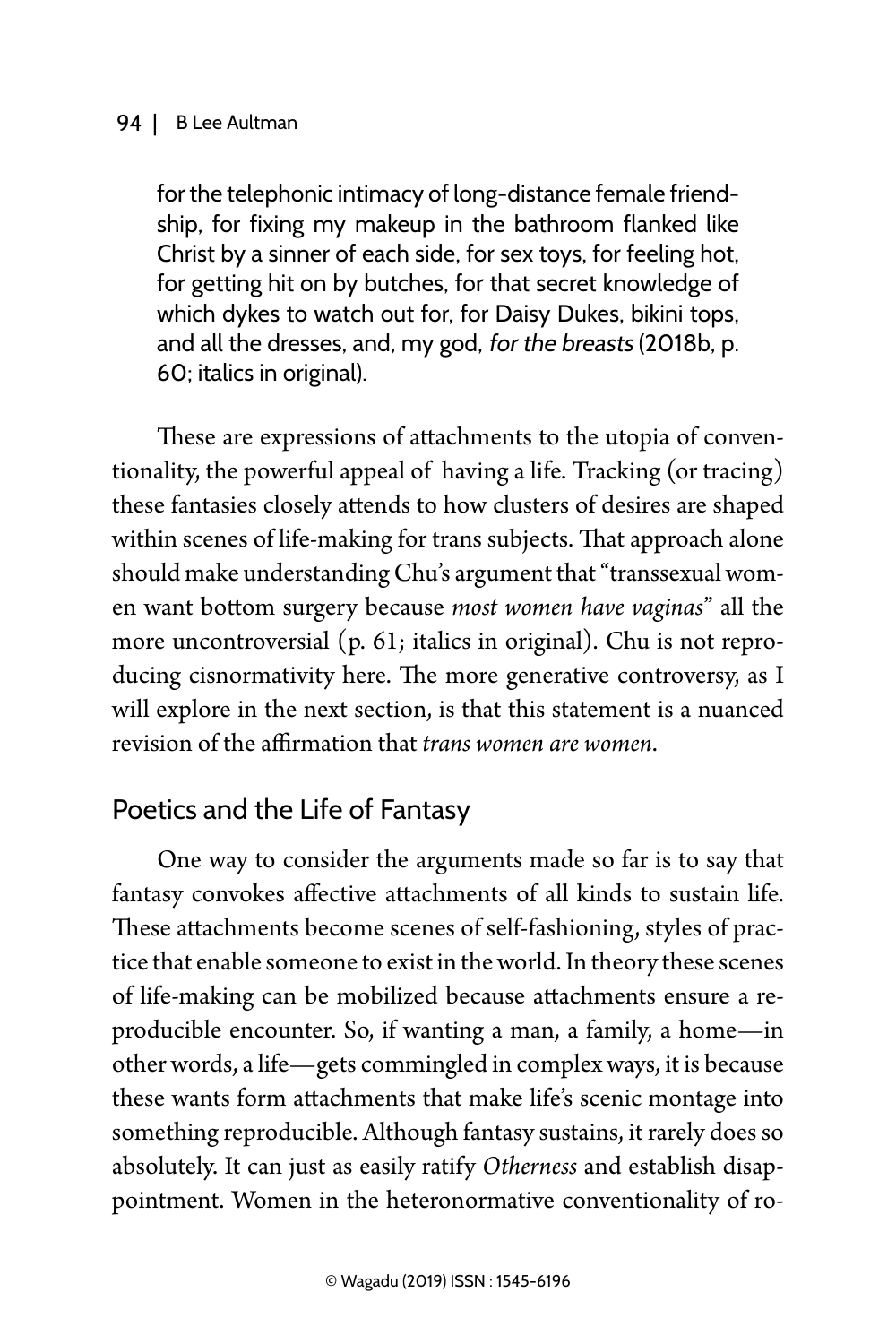mantic love also lose as they bargain within that fantasy, adapting as their clusters of desires in life are altered by disavowals and heartache. In short, fantasy makes no promises. This is the reason Chu (2018a) argued in her *New York Times* op-ed that her new vagina will not make her happy. In truth, no object of desire (properly speaking) can.

What follows is a reflection of these themes, condensed into a close reading of a poem I collected during archival research in 2015. I had the privilege of visiting the Transgender Archives at the University of Victoria, British Columbia. "The Agony of the Transsexual," is a type-faced print-out on a white sheet of paper. To my mind it remains unpublished. What provides a richness to its reading is that it has no "author." The question concerning how one might begin to address race and class in the poem remain open. The folder and box in which I found it would date the piece to the late 1970s, early 1980s. Nancy, the narrator, is a transsexual woman whose desires imply a dissociation.3 They are complex and relational, saturated by fantasies of love and its promises of recognition. (Consider, too, the Greek root of "agony," *agōnía*, means struggle, or intensity.) In this sense, readers should avoid defaulting to a reading that privileges dysphoria (see American Psychiatric Association, 2013, F64.0). Nancy's world is a composite of people and things, of intensities that trace together a number of patriarchal relationships without necessarily challenging them. Imagine, then, that Nancy might also write, as Chu does, that "the richness of [trans] want" that can "[make] coming out can feel like crushing, why a first dress can feel like a first kiss, why dysphoria can feel like heartbreak," (2018b, p. 62). "Agony" is Nancy's transition narrative that, as a cultural text, is a window into how she manages love's affects while risking failure for the sake of recognition and love. Here is the poem in its entirety: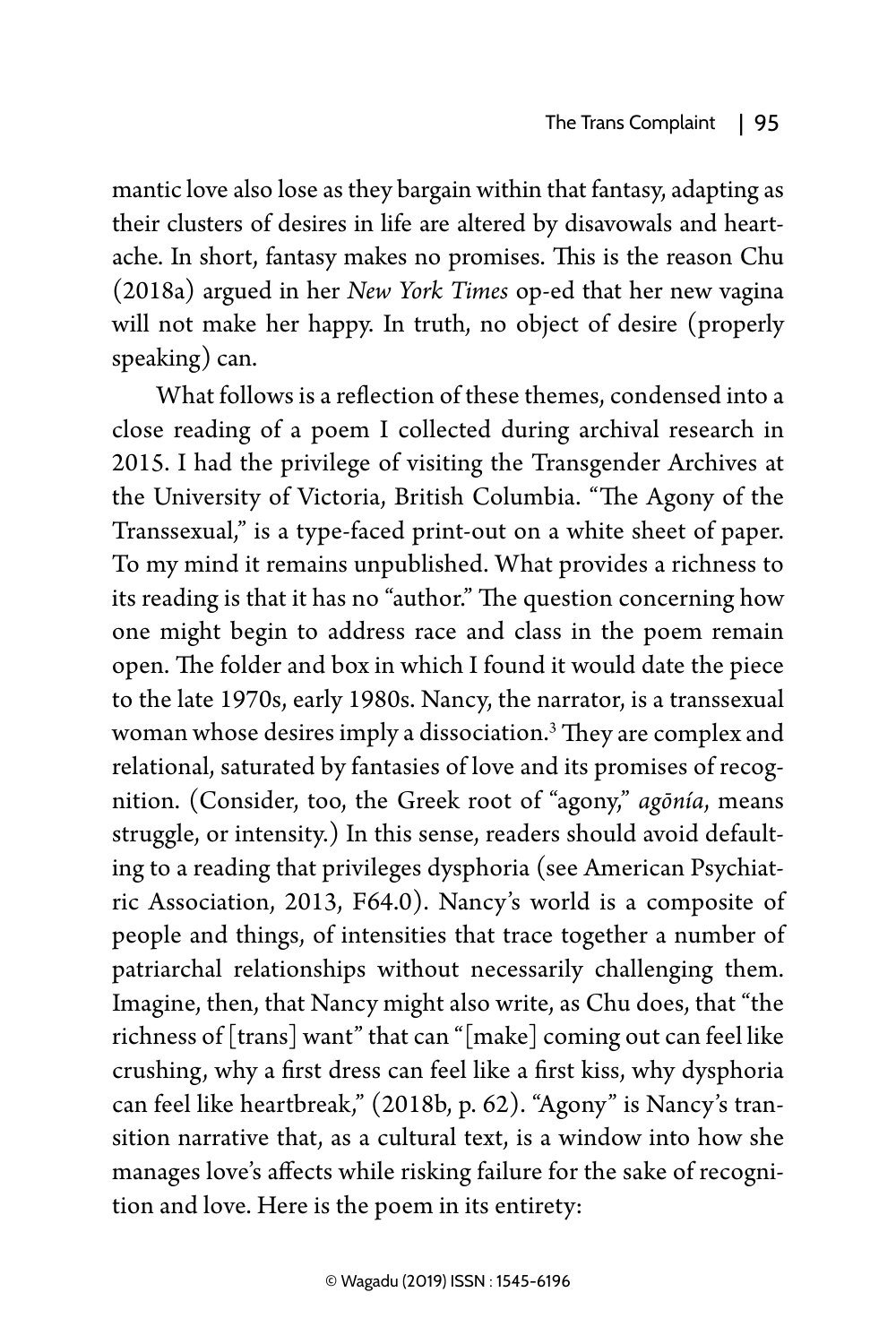If I told the world my one desire Their laughter could not quench the fire That burns this man's soul, torn apart For in it beats a woman's heart

I don't know why, I can't explain How this great sickness to me came Effeminate magic cast its spell And normal wishes did dispel

I am a new person, I'm in a new world I've left my past for the life of a girl I am no masculine I have become so feminine

To be a girl has been my goal A transsexual down in my soul To be a woman has been my quest In ecstasy I wear a dress

I wear a skirt bordered with flowers In make-up I spend happy hours The mind of a girl, my sex has changed To others what I want seems strange

I want the body of a woman that's real For all her emotions to feel A lady who loves lace and clothes so fancy From this day on my name is Nancy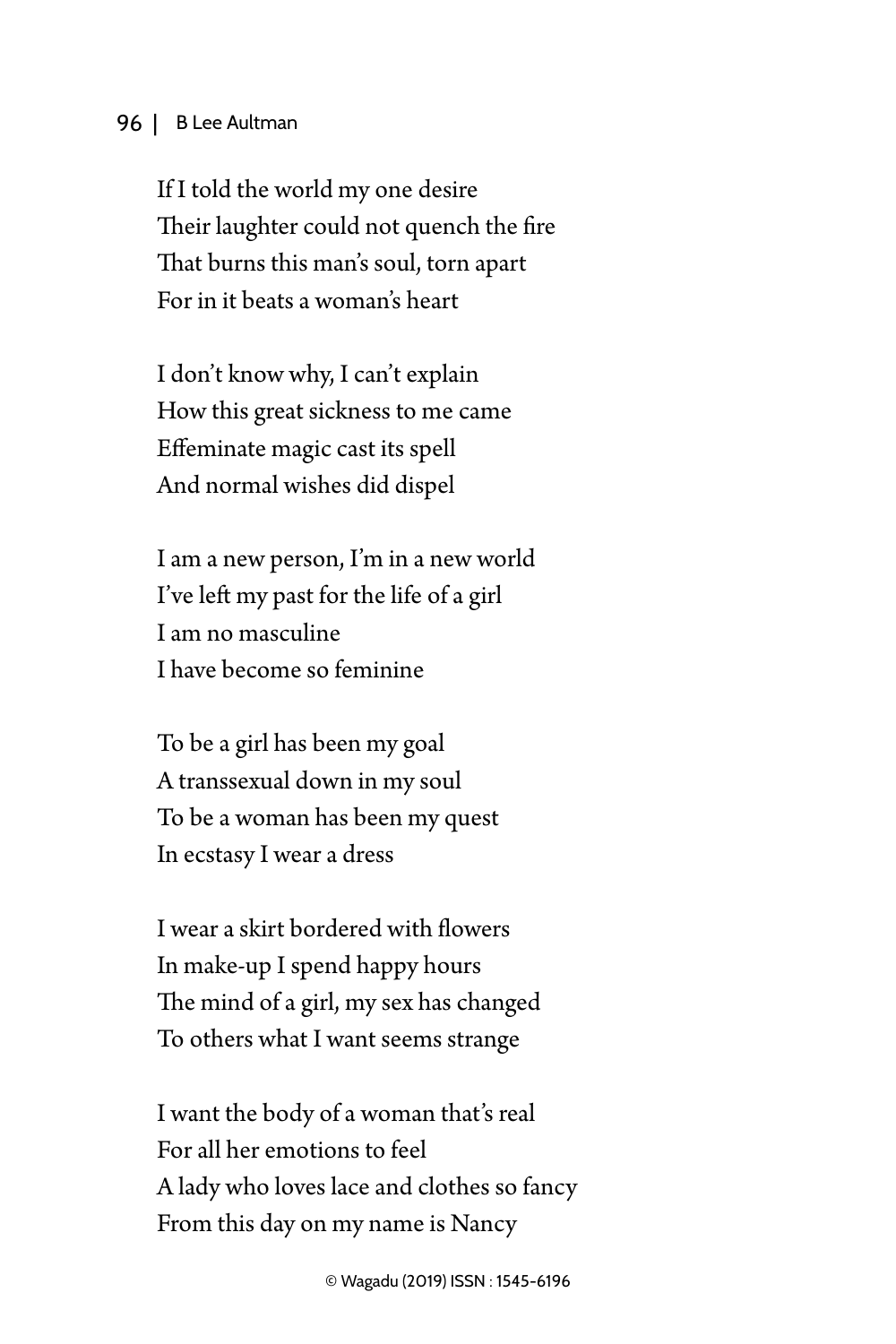And when I bathe with joy I've found My skin is soft, my breasts are round A bra holds my firm bust in place While I stare at my pretty face

Church disapproves but still I wear Jewelry, nylons, and long hair My Catholic faith calls it a sin For me to dress like Carolyn

I feel ashamed, I feel the scorn An outcast I am so forlorn Pious men can't understand Why I'm a woman and not a man

Is there anyone willing to give Hope to me so I can live I search for help, someone that's kind But sympathy I never find

I am a man of intelligence Dressed like a lady of elegance The desires of a woman are my weakness Possessing me like a drunkenness

Deliver me from my sadness (Agony, n.d.)

Nancy's sense of the world is filled with an imaginary and material tableau of feminine objects onto which heteronormative fantasy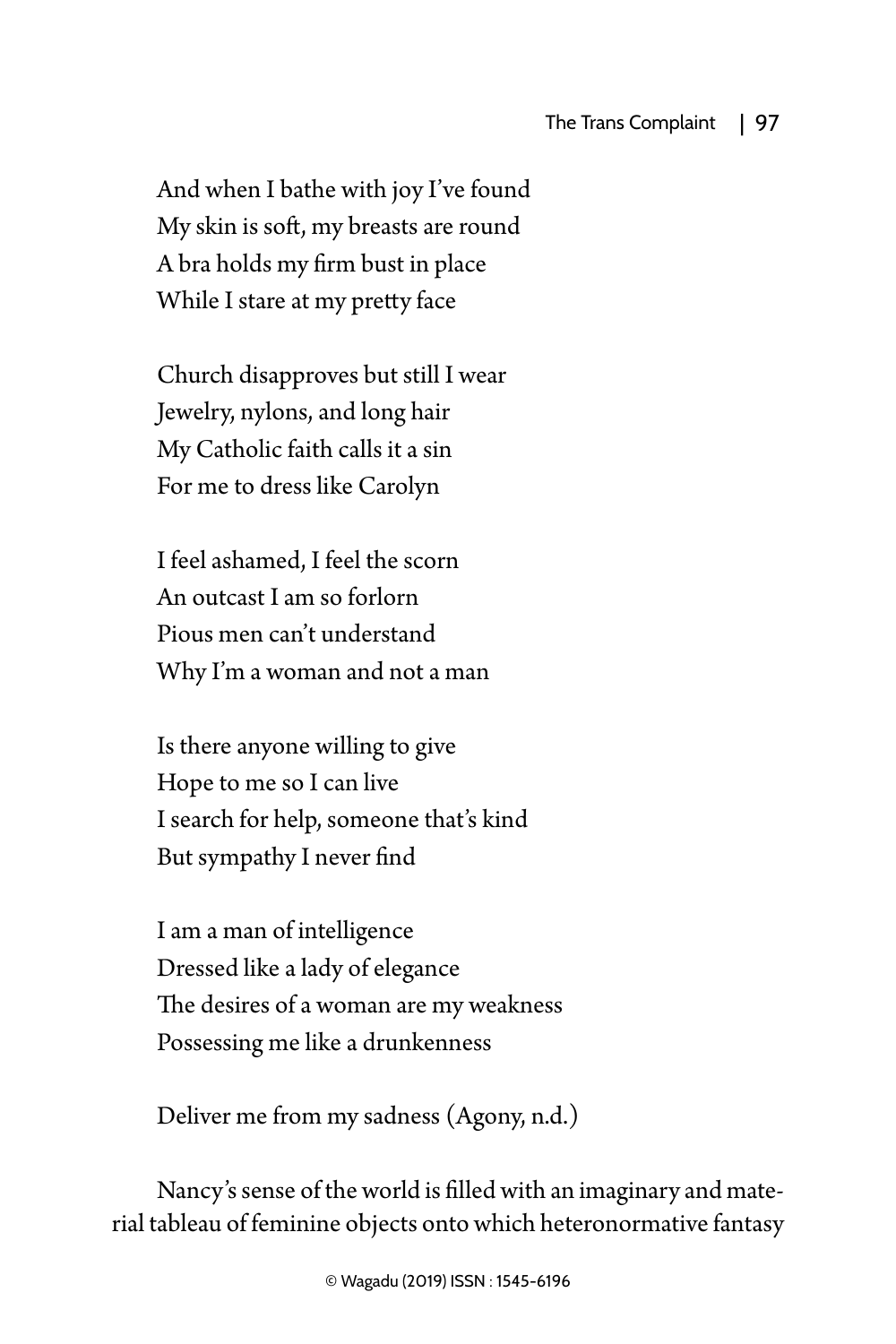is projected. But she is in an ambivalent relationship to any one of these objects. "If I told the world" is conditional; the "I" is contingent on relations specific to that world. She knows that such a world might shame her for the wants she conveys. And yet hers are "desires of a woman" that constitute "weakness/ possessing [her] like a drunkenness." These weaknesses are, in fact, her strengths. They enable her to shift the balances and intensities of her ordinary. Intoxication, after all, *does* alter one's relations to the world; being drunk grants an affective distance, blurring socially enforced lines of (gendered, sexual, moral) expectation. This is Nancy's "magical" thinking because her desires align fantasmatically, making futures possible even if they make no immediate rational sense to her. This recalls Berlant's notion that desire is "a state of attachment to something or someone, and the cloud of possibility that is generated by the gap between an object's specificity and the needs and promises projected onto it"  $(D/L, p. 6)$ . The fact that we experience our objects as part of an external stimulus suggests that "desire visits you as an impact from the outside, and yet, inducing an encounter with your affects, makes you feel as though it comes from within you; this means that your objects are not objective, but things and scenes that you have converted into propping of your world...." (p. 6). For Nancy might someday be in love and perhaps even the object of someone else's desire, inhabiting a body that is recognized (down to her soul) as unambiguously female. But she has to situate those kinds of wants within an everyday life of churches, bars, shopping malls, and family that impose their own impediments. Womanhood, heteronormative as it may be, is nevertheless a constellation of enchantments *and* disappointments. Nancy's everyday relation to these constellations is adaptable and makes life bearable.

What agonizes Nancy is waiting for that scene of love's promise: recognition and reciprocity. She is optimistic, returning to these scenes despite the evidence that the promise may never occur. So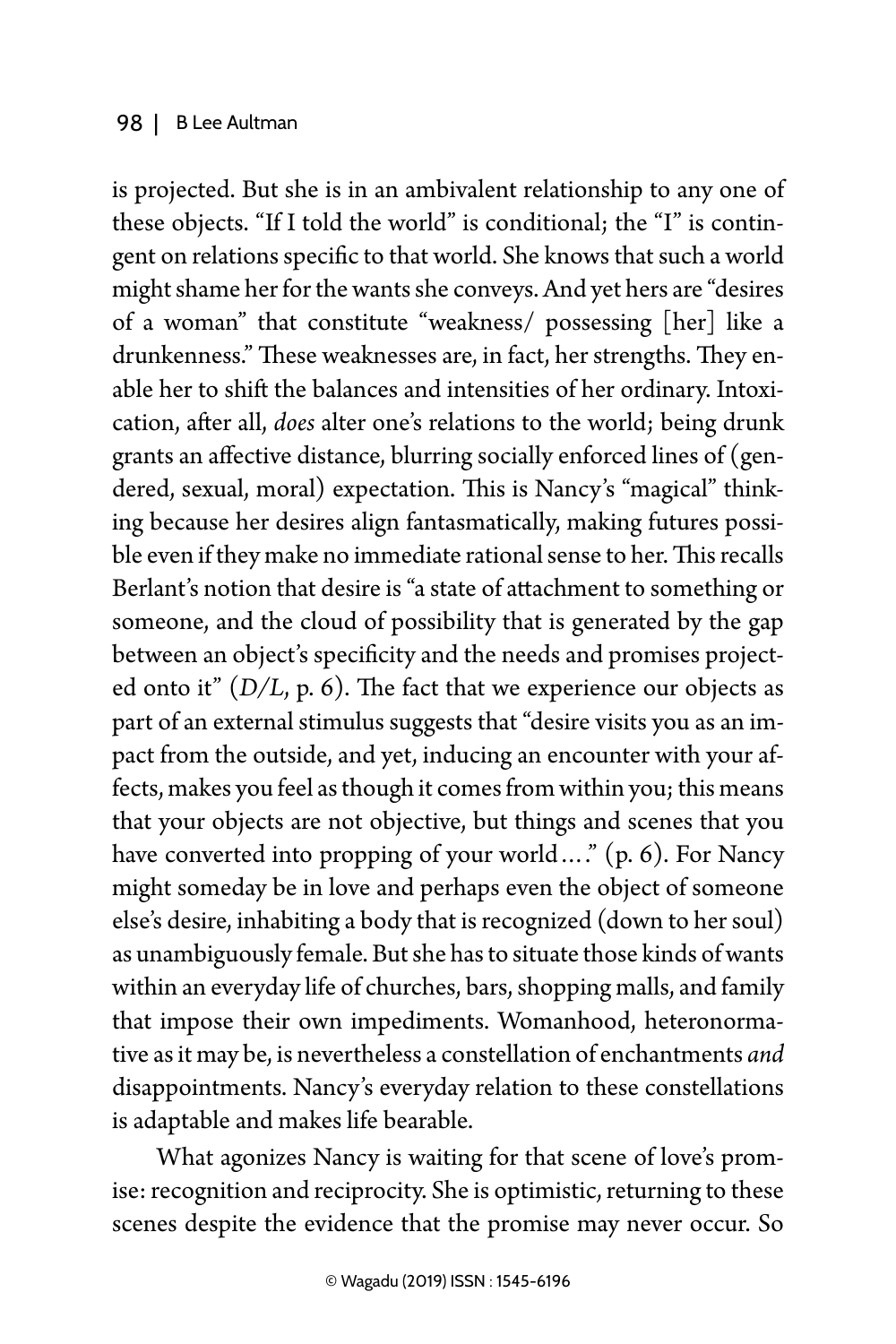she must decide what is bearable and what to hold near her. Or perhaps more to the point: what to hold at a distance. Nancy is telling readers that what is agonizing is really *being in the world*, full stop. Nancy's transition is an already happening occurrence, so to speak. It is happening in the most ordinary moments. Consider Chu's arguments that transition "takes place in the waiting rooms of wanting things," because transsexual women like Nancy must "admit that [her] breasts may never come in, [her] voice may never pass, [her] parents may never call back" (2018b, p. 61). In other words, Nancy has to make do. And this style of *doing* is present as so many ways of mastering the art of normativity, finding patterns that make sense, and making a self in light of the potential violence in conventionality. The poem slightly disturbs the "woman" in the piety that *trans women are women*. She is a woman who must also live the contradiction of wanting to be a woman.

Womanhood is mobile, restless, desirous, and improvisational. (So is it ever really trans or ever really cis?) It pushes against being static. "Effeminate magic cast its spell," Nancy explains. The spell here is desire's elusive effects and Nancy's need to name it, to make sense. These sensibilities can do her harm. But the reasons why we desire objects that might do us harm in the long run is rarely intelligible. Nancy has placed her desire within an economy of female objects, saturated as it is with social meaning. Nancy envisions herself within the emptied ideal female. "I wear a skirt bordered with flowers/ In make-up I spend happy hours/ The mind of a girl, my sex has changed/ To others what I want seems strange." This the essential power of all magic, faith, and belief: that in the midst of the uncanny and strange all of it will come together and have meaning. It's no wonder so many scenes of social interaction are marked by ambivalence here. Nancy's social practices are laden with contradiction (of pious men and church authorities finding her sinful). And yet effeminate spells hold together a cluster of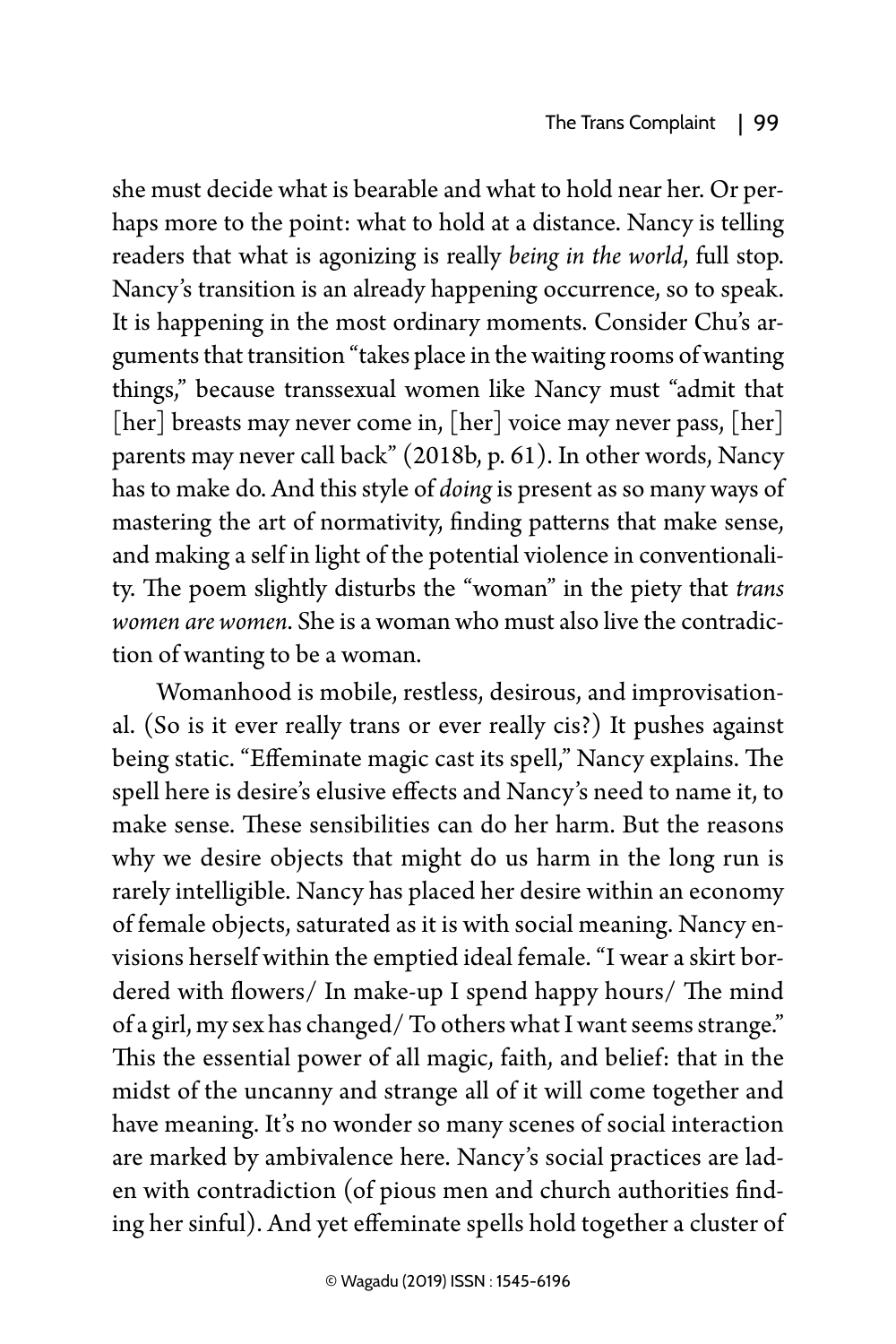promises that enable her to endure as her body is misrecognized by others. Attachments ensure that Nancy "bathes in joy." Attachments ensure such a futurity where her skin is smooth and her breasts are full and firm. The reader can imagine her appearance glowing, enchanted; her fingers adorned with jewelry. In this sense she has managed to collapse what is patriarchal in her object-relations as an ordinary, not revolutionary, strategy. In the end, Nancy is the woman having drinks during happy hour. She is the woman waiting for the banality of a pickup line. And that suggests a romantic fantasy coordinating her ordinary. But that is her sense of living on. Love brings Nancy back to the bar (romance), the store (clothes), the church (god). Nancy's request to be saved is a request for a lover's embrace. Recognition is a gift withheld, a promissory note. And Nancy is willing to wait it out until that note is fulfilled. Transition is a promise of newness. It only illustrated new possibilities at the horizon of ordinary life. These occur within the same old social cartography that made Nancy's womanhood, and thus love, possible in the first place.

## Feminine Discipline and Trans Satire

This section presents the fictional story of a woman with an identity crisis. Or, rather, she's trying to identify anything that makes sense in a crisis of absurd circumstances. I located "The Danish Training School" (Training school, n.d.) during the same archival research in which I found "Agony." It is a typed manuscript replete with on-page revisions that, too, remains unpublished. I sensed that it was part of something else, a fragment of some larger project.<sup>4</sup> Leslie, the narrator, has been abducted abroad and taken to what is revealed to be a women-only boarding school. Leslie describes episodes of traumatizing femininity, a kind of coerced womanhood and perverse sexuality. My aim in this section is to describe how these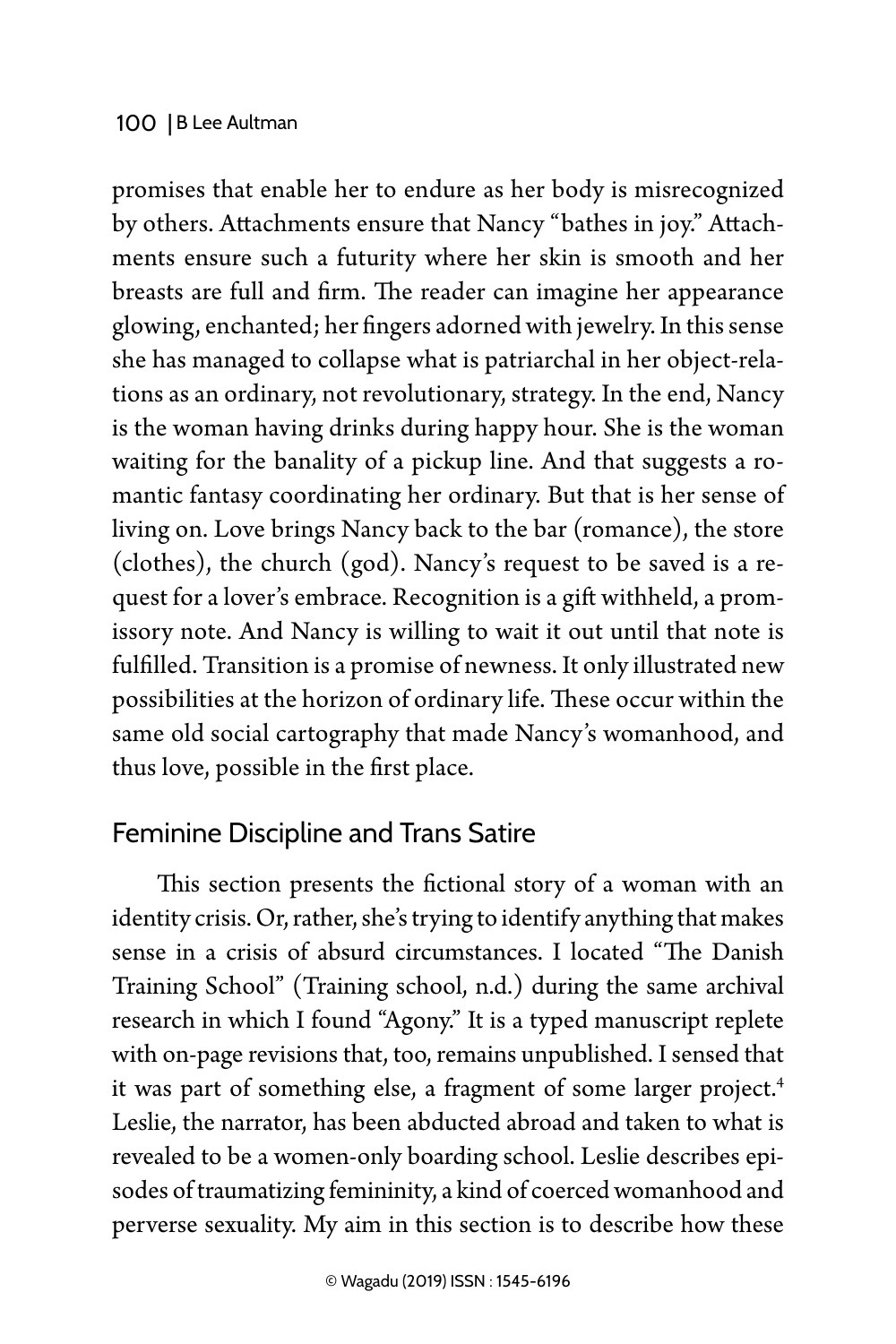episodes variously explore that satirical power of wanting to be a woman while already being a woman. The affective attachments in "Training School" push against the willingness to patrol self-truths and desire. Such policing is the absurd in forms of anachronistic torture. I also want to emphasize how transition narratives, even satirical ones, can be lessons in social aesthetics. I track how Leslie's encounters alter not only hers but our perception of feminine relationality—how transition offers new sensoria, and how this tale allegorizes the extremes of identity-in-waiting. Womanhood has cruel meanings and is illustrated in "Training School" through irreverent allegory.

Leslie's encounters occur while on vacation in Denmark. She awakens and discovers she had been kidnapped from her hotel in Copenhagen. She opens her eyes to realize that she was now "a prisoner in an elegantly furnished room, which did not possess a window and the door was locked." (Training School, n.d., p. 1). This is her first sense of anxiety with being "found out." In a mad rush, she searches the room but only manages to locate a mirror where she finds that her "makeup and hair were still perfect" but that after a pause, "something suddenly dawned on  $[her]$ " (p.1). The scene is saturated with dismay. She remarks that

I had been tampered with. My real sex had been discovered. I had been in the habit of wearing a silky suspensory and then an elastic strap to conceal my person. This had been taken away. I could feel it as my sense came back to me. My person was free. I shuddered [text crossed out] turned up my skirt and petticoat and examined myself. Yes, it it had been taken away, but that was not all. My organ had been painted from end to end with a scarlet fluid which dried hard upon it" (Training School, n.d., p. 1; my italics).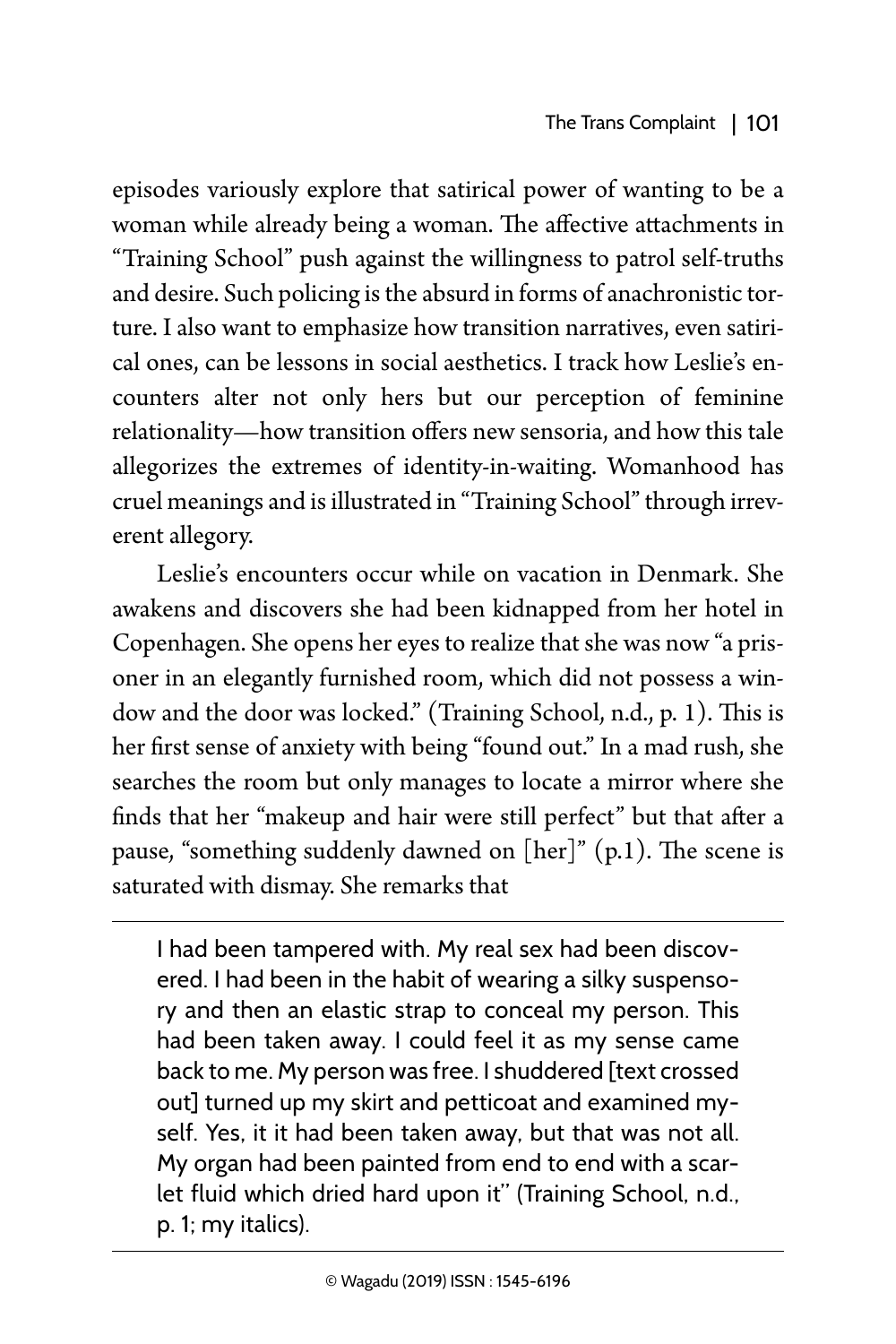Throughout her vacation she had artfully concealed what she calls her "true sex." Leslie's habit of concealment might say more about ambivalence than self-hatred. Concealment allowed Leslie to move through the world and encounter it on her own terms. But she is now stripped of the very garments that provided this affective space. In this sense she is truly imprisoned.

She describes her next encounter, in which she meets her captor and tormentor, Madame Haakon.<sup>5</sup> Leslie describes Madame as the perfect embodiment of the female and all its/her cruelty: her waist is thin; her bust is large; her silken gowns are flowing. Even her embellished jewelry hang together as so many parts of an object (the female) Leslie both fears and desires. This is because Leslie desperately wants these objects, that identity/desire. But Madame continuously denies Leslie's accessing them through deprivation and the public humiliation from other female students (whom Madame calls her disciples). Through coordinated acts of torture (and one wonders does Leslie really reject these acts altogether), Madame intends to prove a point. If "Mr. Leslie" wants to be a woman then "Mr. Leslie" will be forced to *become* a woman according to Madame's ideals. Madame insists on a dialectics of vision, between her own body and Leslie's: "You think because I have an elegant slender waist and wear the most delicate of bottines, that I am weak. Well you are going to see, just for your benefit I will call no assistance, but will deal with you myself" (Training School, n.d., p. 2). And so Leslie's disciplinary regimen varies between physical and psychic distress. But they are conducted in such odd anachronisms. She is put on the medieval rack in order to be stretched and altered to conform to the sizes of bustiers, leggings, slips, and gowns. All the while, Madame insists: "I mean you no harm [Leslie]. There is no blackmail attached to it. You need a severe course, my lad, and you are going to get it" (Training School, n.d., p. 2). These routines alter the body's form and imply a method to Madame's madness.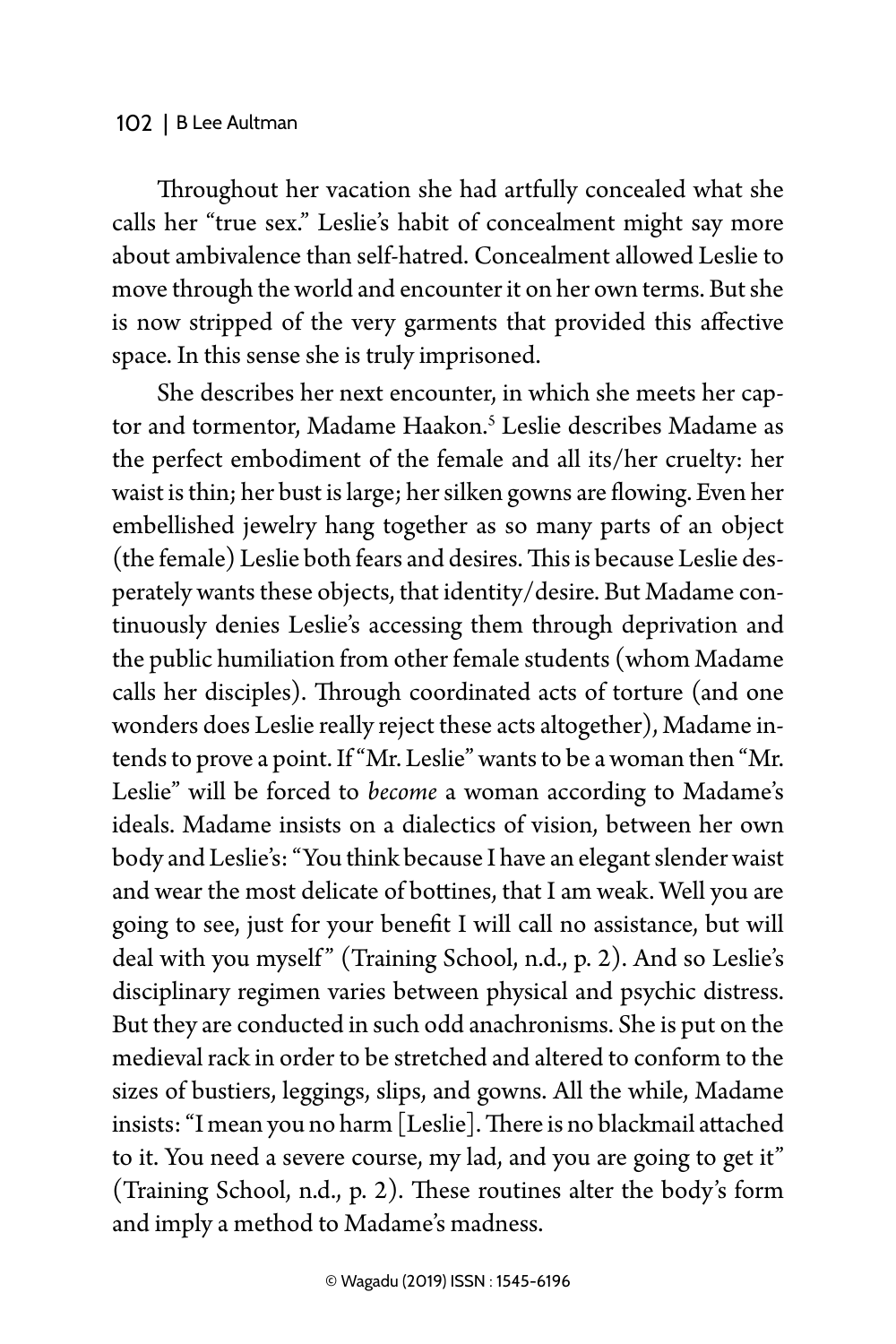Although it is only after several scenes on that rack that Madame finally addresses Leslie as "Miss," Madame still insists that Leslie reflect on her hubris for believing that she could gain the desirous affections of a young Danish man. Madame prods Leslie: "You, a fool of an Englishman dressed up to kill, can bewitch a young Danish boy who happens to be a friend of mine? You have been playing with fire" (Training School, n.d., p. 4). In one sense, this is how women under the fantasy of heteronormativity are constructed: as objects of masculine attraction whose desire is being a good woman, conforming being the passive object of a man's sexuality (Spivak, 1988, p. 299). If Leslie is to be a good woman she must want to be desired by heterosexual men. She cannot break this economy of pleasure and pursue it the other way around. Leslie is feminized as an object-fetish under duress in order to meet Madame's satisfaction. Only then is Leslie reintroduced to the young man who then chastises and taunts her. And yet he plans to wine and dine her later that very evening. Beautiful now because she is the object of *his* desires and pleasures, he remarks on Leslie's beauty: her gown, her perfect makeup, her figure. The dinner ends up being a spectacle in turn. He escorts Leslie to a room with a table populated with other women, all of whom are manacled and docile.

The satirical is that Madame is the embodiment of Leslie's desire, of wanting to be what she already is. This overdetermines Madame as an ideal. Madame is a projected relation, a series of tropes that stands in for what is both terrifying and attractive about wanting something that may never actually arrive. And so Leslie authorizes Madame to do what Leslie would otherwise want to do. Leslie's character is, in this sense, the realization that womanhood can be cruel and unforgiving as much as it is exciting, sexual, and full of vital energy. The final scene of the dinner party, where on all sides Leslie is surrounded by other supplicants to Madame's pedagogy,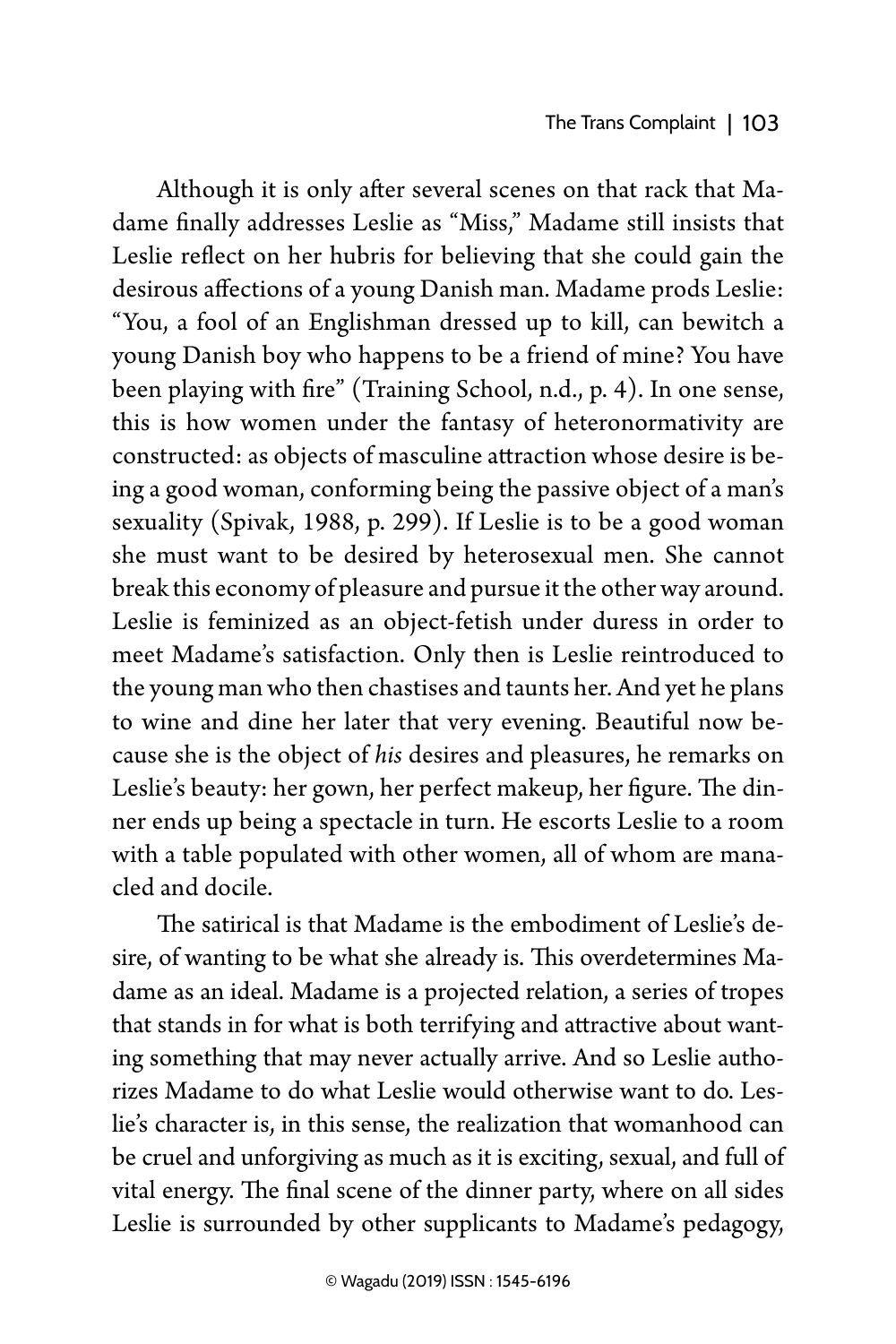Leslie gives in. She eats her food and drinks her coffee. The plush room is a disciplinary locus. Her kidnapping has been a kind of satirical metaphor of how desire takes hold and never lets go. Or as Chu would say, "you have found an object that will give you what you want. [...] One day, you tell yourself, it will give you what you want. Then, one day, it doesn't" (2018b, p. 61). Following the feminine object can feel like being put on the rack. If femininity is Leslie's implied relationship to transition, it means that both are terrifying and beautiful. And so Leslie gets something out of what she wanted. She is also disappointed by the sheer ordinariness awaiting her at the end of what amounts to the absurdity of transition, social expectation, and being a woman.

## Remarks on "The Trans Complaint"

These foregoing arguments have been concerned with establishing a genre within which to think about mass-mediated trans culture critically. The impulse has been to practice some of the suggestions Chu and Drager made about re-invigorating trans studies. So I offer some sketches of what I am calling the "trans complaint" as a renewable critique on its own. Admittedly, the trans complaint, as a phrase, is a play on Berlant's "the female complaint." She argues that "everyone knows what the female complaint is: women live for love, and love is the gift that keeps on taking" (2008, p. 1). She bases this notion on the growth of protest sentimentality in popular female culture within the last century. Intimate publics of women, carved out of mass-mediated female culture, shared a "bitter vigilance of [being] intimately disappointed" within heteronormative patriarchy, fusing "feminine rage and feminist rage...hailing the wounded to testify, to judge, to yearn, and to think beyond the norms of sexual difference, a little" (p. 1). In most of Berlant's work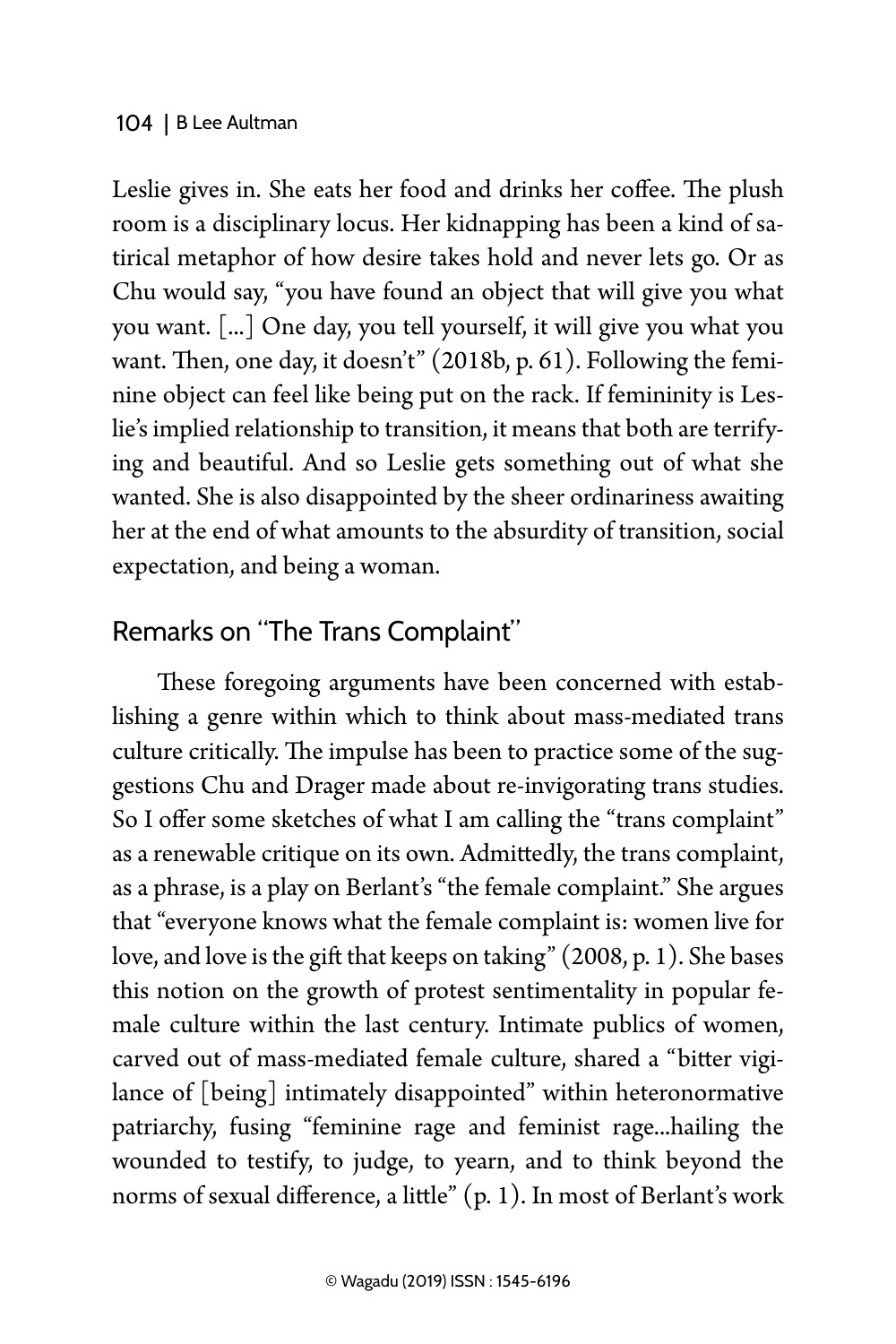on this subject love and recognition are situated within the romance fantasy of heteronormativity. My argument runs along similar lines. *Everyone knows what the* trans complaint *is*: trans people *live for* recognition *and* recognition *is the gift that keeps on taking*. The trans complaint is, in part, a bourgeois complaint. It is white and often circulates as a colorless sense of injustice. It is a collection of feelings and contested claims based on attachments whose discursive structures are rooted in cisnormative (and liberal, and heteronormative) notions of recognition. The trans complaint implies the existence of an intimate public of trans people whose searing vigilance is marked by a return to scenes of recognition despite the frequency of disappointment associated with misrecognition. The return is renewed by the optics of recognition itself. "We" are a consensus of like-minded members. And "I" desire treatment implicit within and unique to that we-community. I will paraphrase Berlant for a better sense of sentential structure:

[The trans complaint]...is shot through with anxieties about audience that in part derive from the absence of a theatrical space in which [trans people] might see, experience, live, and rebel against their oppression en masse, freed from the oppressors' forbidding or disapproving gaze (Berlant, 1988, p. 238).

The problem *seems* to be all politics. But it has as much to do with desiring something better (the political) as it is saturated with actionable policies itself. I use this structure in an attempt to understand reactions to Chu's (2018a) *New York Times* op-ed. There, Chu made several important criticisms about the connection of SRS and mental health within medical gatekeeping discourses and institutions. The op-ed is significant. It made the claim that happiness should not be a defining metric of whether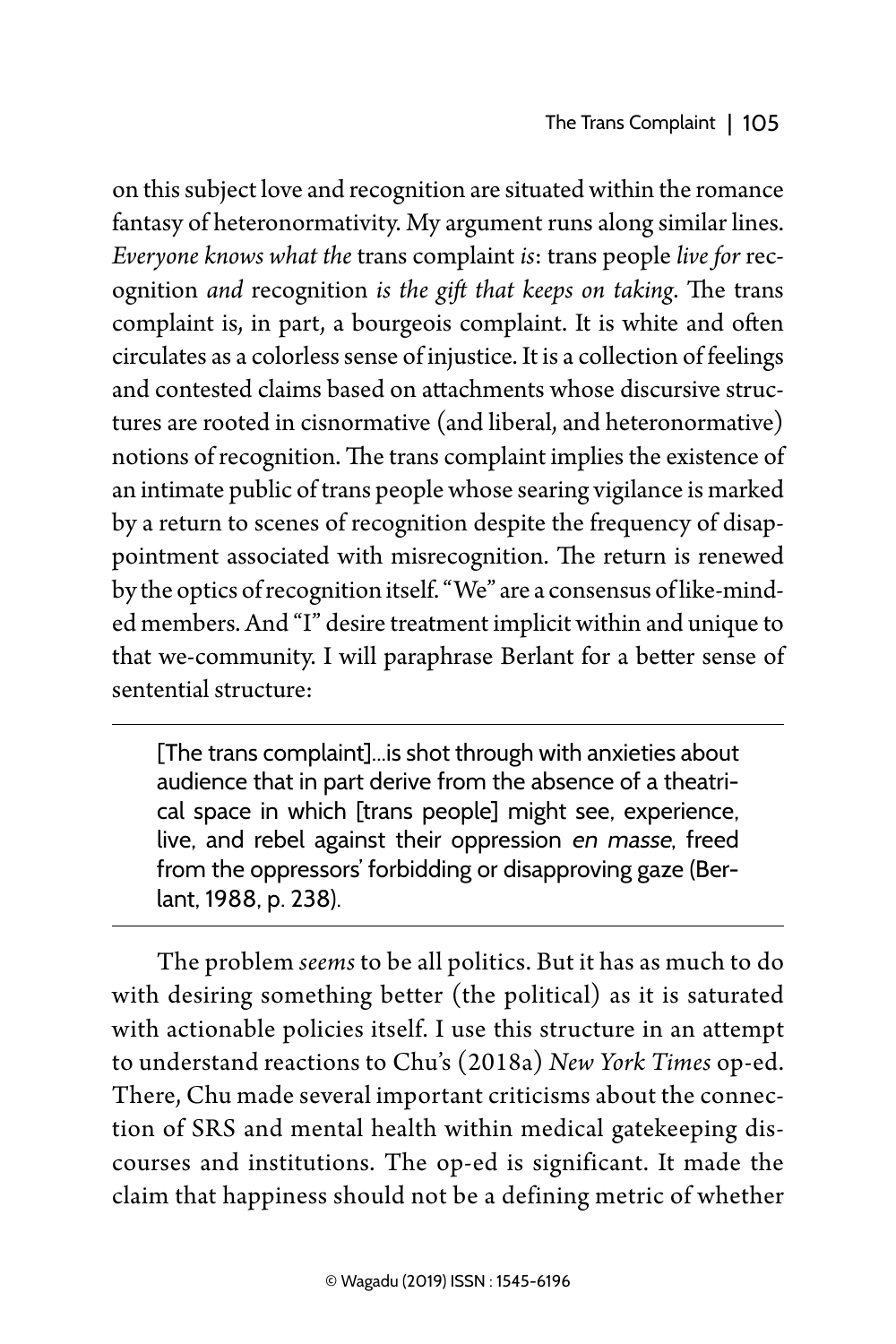one is "fit" for SRS. But it was a massively available text that, taken together with "On Liking Women," appealed to a non-academic audience. Furthermore, and like most contributions to popular newspapers and magazines, it did not have the lengthy wait-times of journal articles. Both popular and academic reactions have been "shot through with anxieties." Consider the following sentiment, regarding "On Liking Women," Amia Srinivasan (2018) expressed in *The London Review of Books*: "[Chu's] argument cuts both ways. If all desire must be immune from political critique, then so must the desires that exclude and marginalise trans women: not just erotic desires for certain kinds of body, but the desire not to share womanhood itself with the 'wrong' kinds of woman." Chu isn't making the claim that all desire should be immune from critique. Nor would her argument simply allow the uncritical growth of transphobic sentiment. Rather, desire should be immune from policing so as to avoid how certain kinds would come to reflect what is "really" political for, or what are the "true feelings" of, trans people.<sup>6</sup>

Audiences were apprehensive, if conveniently true to the form the Berlantian complaint takes, about the message *and* the forum. Given that there was no clear theatrical space in which trans women could respond and react against the disapproving (cisnormative) gaze, Chu's statements would seem to have been fodder for such anxieties.

I like to say that being trans is the second-worst thing that ever happened to me. (The worst was being born a boy.) Dysphoria is notoriously difficult to describe to those who haven't experienced it, like a flavor. Its official definition the distress some transgender people feel at the incongruence between the gender they express and the gender they've been socially assigned — does little justice to the feeling.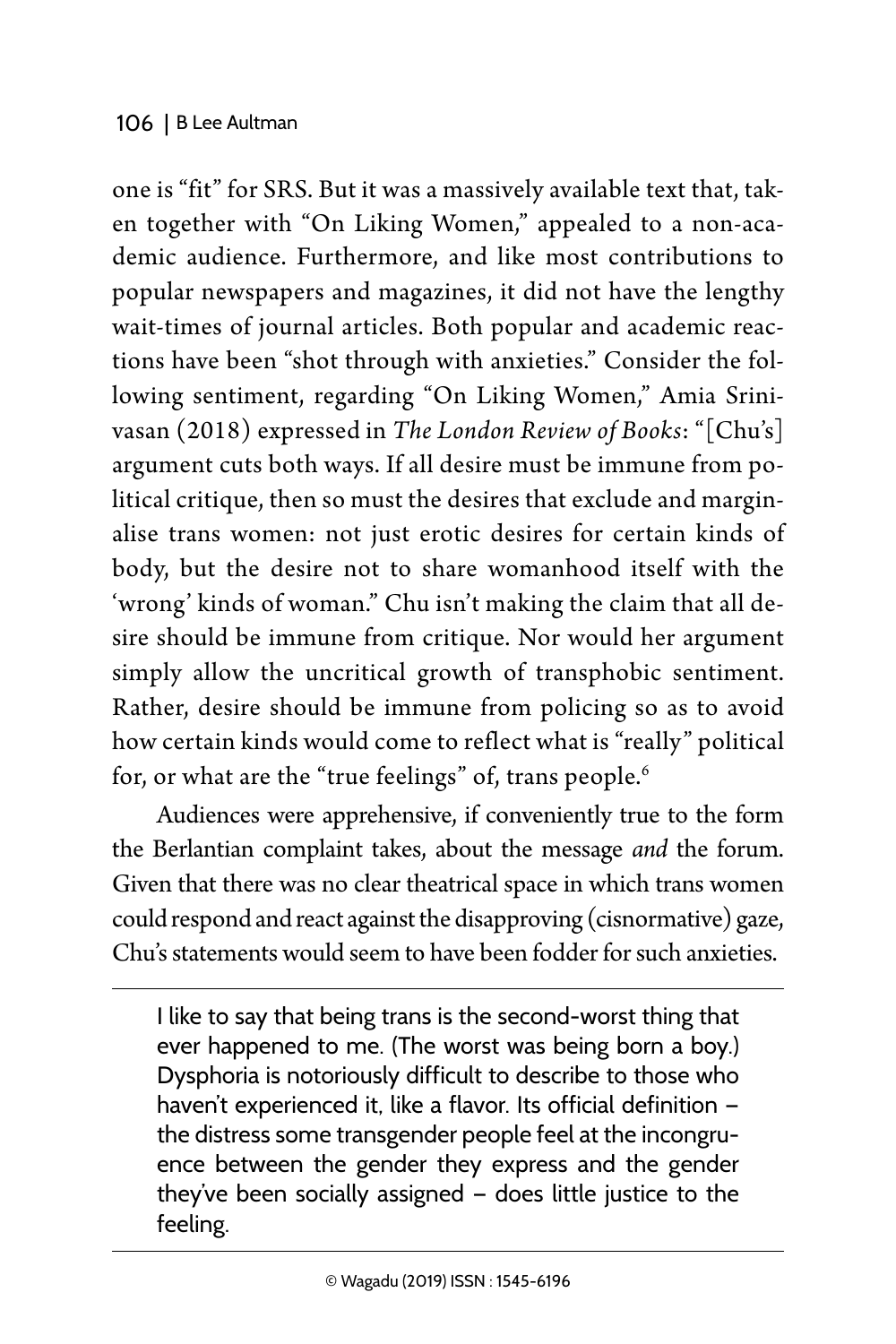As beautiful as these observations are, they were still hers. The crux of so many hostilities against Chu's testimony were probably in how she described, in this singular voice, the living of transition.

I feel demonstrably worse since I started on hormones. One reason is that, absent the levees of the closet, years of repressed longing for the girlhood I never had have flooded my consciousness. I am a marshland of regret. Another reason is that I take estrogen — effectively, delayed-release sadness, a little aquamarine pill that more or less guarantees a good weep within six to eight hours.

 It is here that readers might encounter what seems to be universalizing affects associated with SRS and hormonal replacement: sadness, depression, anxiety. Indeed, communities were aghast that Chu invited readers from all walks of life to a first-hand account of the intimacies of otherwise bad emotional experiences within a narrative of wanting SRS. The possibility of misrecognition/misreading was astoundingly high. Responding *en masse* on mostly blogs and Twitter, trans activists and scholars feared Chu had pandered to an audience already geared to muck up the complexities of transness in an epoch already mired in identity politics. I think this was, and still is, a wrong-headed sense of what the piece is doing. What she was, in fact, pointing toward was the kind of "aptitude of the [trans woman's] body to represent, among other things, the fears, furies, appetites, and losses of the people around it," (Sedgwick, 1987, p. 126). Chu is pointing toward a practice that overdetermines the transsexual (female) as *the* body of discipline.

 In other words, Chu was shattering an image slowly and painstakingly cultivated throughout trans studies as an academic discourse. She was revealing sides of what it looks like when life gets overwhelming without all the self-referential theories that make writing a trans life difficult to imagine (even for a trans person) *in*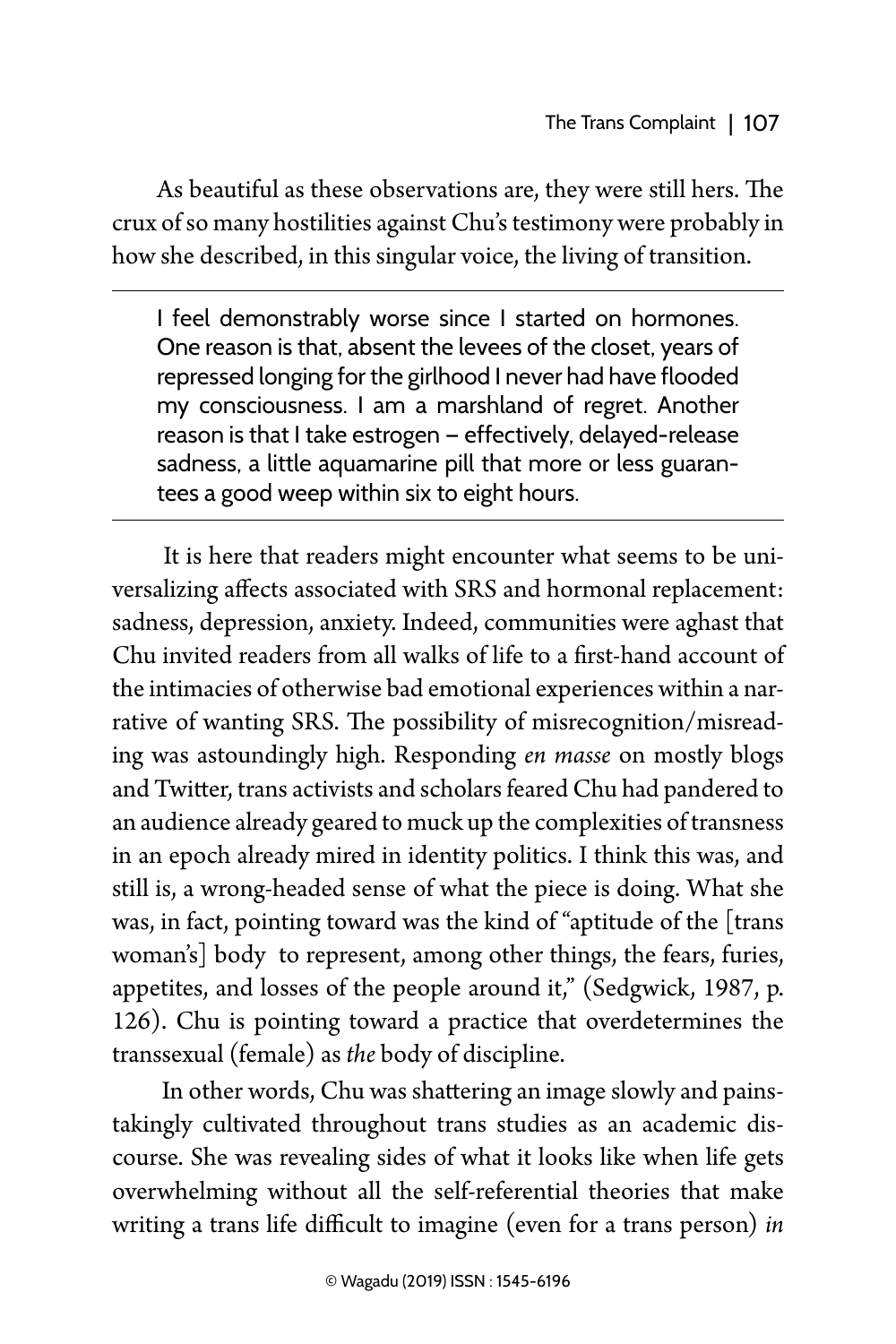*theory*. I want to pause here to point out how easy it is to forget that op-ed pieces had been used for decades by numerous trans people across the U.S. as a means of opening lines of communication locally and nationally. Ariadne Kane, an often missed if not problematic figure in trans histories, had once written to *Penthouse Magazine* to expand the possibilities of transvestite subcultures as "all persons engaged in cross-dressing [from] transgenderists [*sic*], female impersonators, to pre-operative transsexuals" (Kane, 1974). Kane directed editors and readers to literatures that both specialist and non-specialist alike could utilize to understand trans subcultures. Many other ordinary people during the '60s and '70s had vented their frustrations with transness through similar forums. These ranged from experiences with jobs and employment, stories of making do as trans women who had a family, to wanting confirmation surgeries (Aultman, Forthcoming). And so Chu employed a tactic rather common in trans histories. She was, in fact, rehabilitating that theatrical space for transness utilized for decades in popular forums. But in doing so she triggered anxieties that had only been worked through in the relatively non-porous walls of academia. I want to be clear: Transphobia and trans exclusionary radical feminists (TERFs) are not and should not be confused with the productive powers from within trans communities themselves. If anything, TERFs are precisely those who are named within the "oppressive gaze."

## Conclusion

I have been saying in some form that everyday social aesthetics offers trans studies a source of renewed theoretical power without disciplining the complex desires and identities of the trans people. The aesthetics of trans experiences and narratives *should not* be subject to the kind of hyperbole that followed Chu's *n+1* article and oped. Transness is rooted in practices that weave together complex as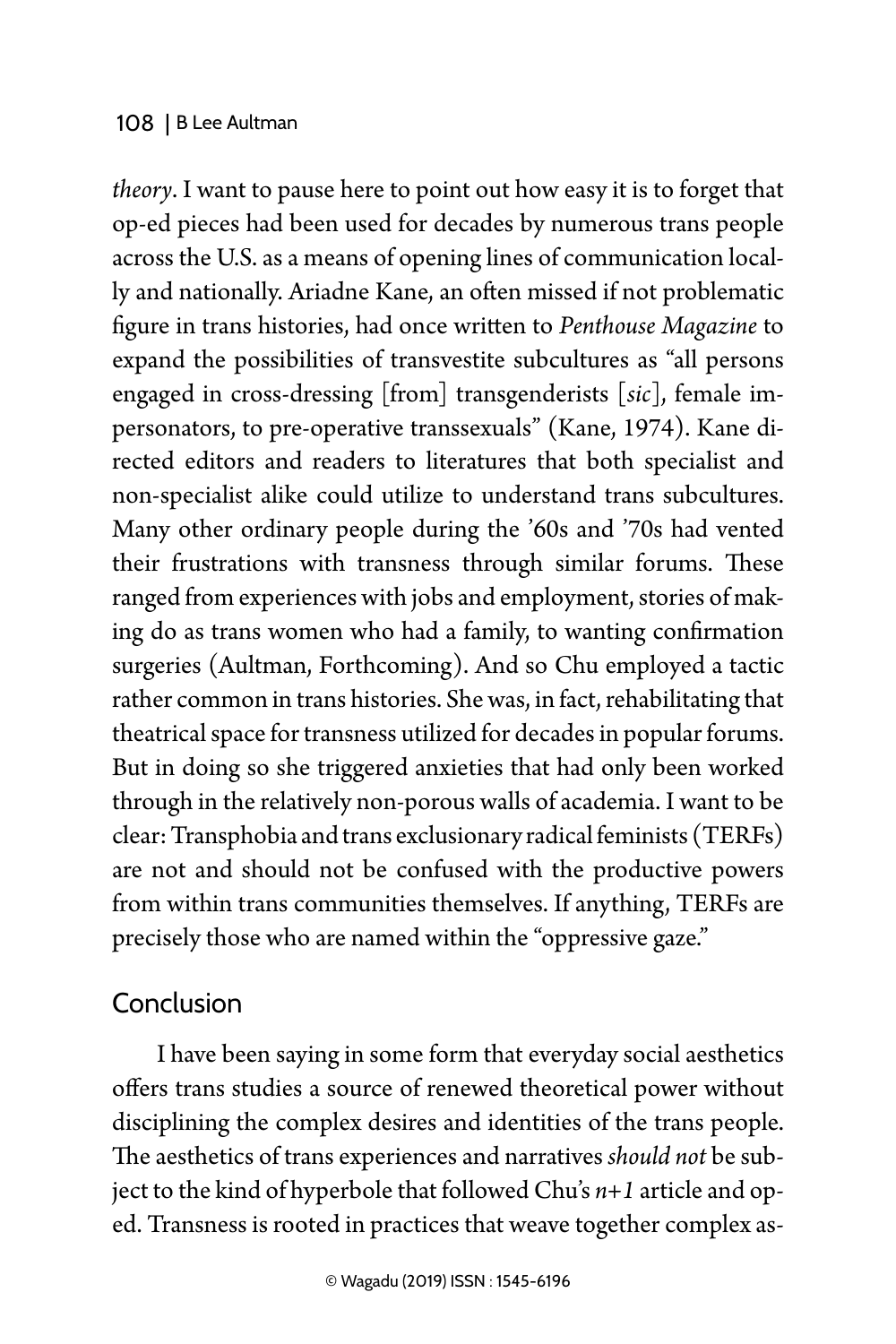sociations of desire and fantasy. Transness is a living texture enabling the durability of a subject's world. Conventionalities are cultural products that alter over time (or can stagnate and die off). For many who make a life within those seemingly perennial ones (e.g., womanhood) conventionalities might seem utopic. Emerging in conventional possibilities, narratives of making do translate what seemed to be incommensurable imaginaries. This is transness as a complex text that needs careful reading. And all this relies upon the power of conversation, grounding ourselves in the fact that history is an affective experience of that text. History is what hurts ( Jameson, 1981, p. 102). And it is a history shot through with racial animus, erasure, and dislocation—themes I could not, regrettably, address with any adequacy.

The trans complaint suggests that trans people are always learning to be inconvenienced by a person who wields a theory of transness different from our own. To that end, trans activism should embrace rather than reject "a policy of [trans] *disidentification* at the level of essence," (Berlant, 1988, p. 253; my italics). This does not mean jettisoning the mobilizing powers of identity. This policy embraces the complexity of transness and its living expressions. The texts I have explored in this essay are doing precisely that. Each elaborates a style of disimplicating identity from truth, truth from desire, and the policing that might converge on sites of self-making. No good comes from sealing off the proliferation of narratives and stories from within our communities, regardless of how complicated the picture can get; no matter the fallouts they create; no matter the possibility of misreadings and misrecognition. We do not want narrative closure, which is a condition already affecting the field of trans studies. We have to avoid the condition for the possibility that *trans* becomes something other than lived experiences (e.g., "trans\*materiality" comes to mind). *Trans* is an expression of affectivity and practical interaction in normative culture. *Trans* is an en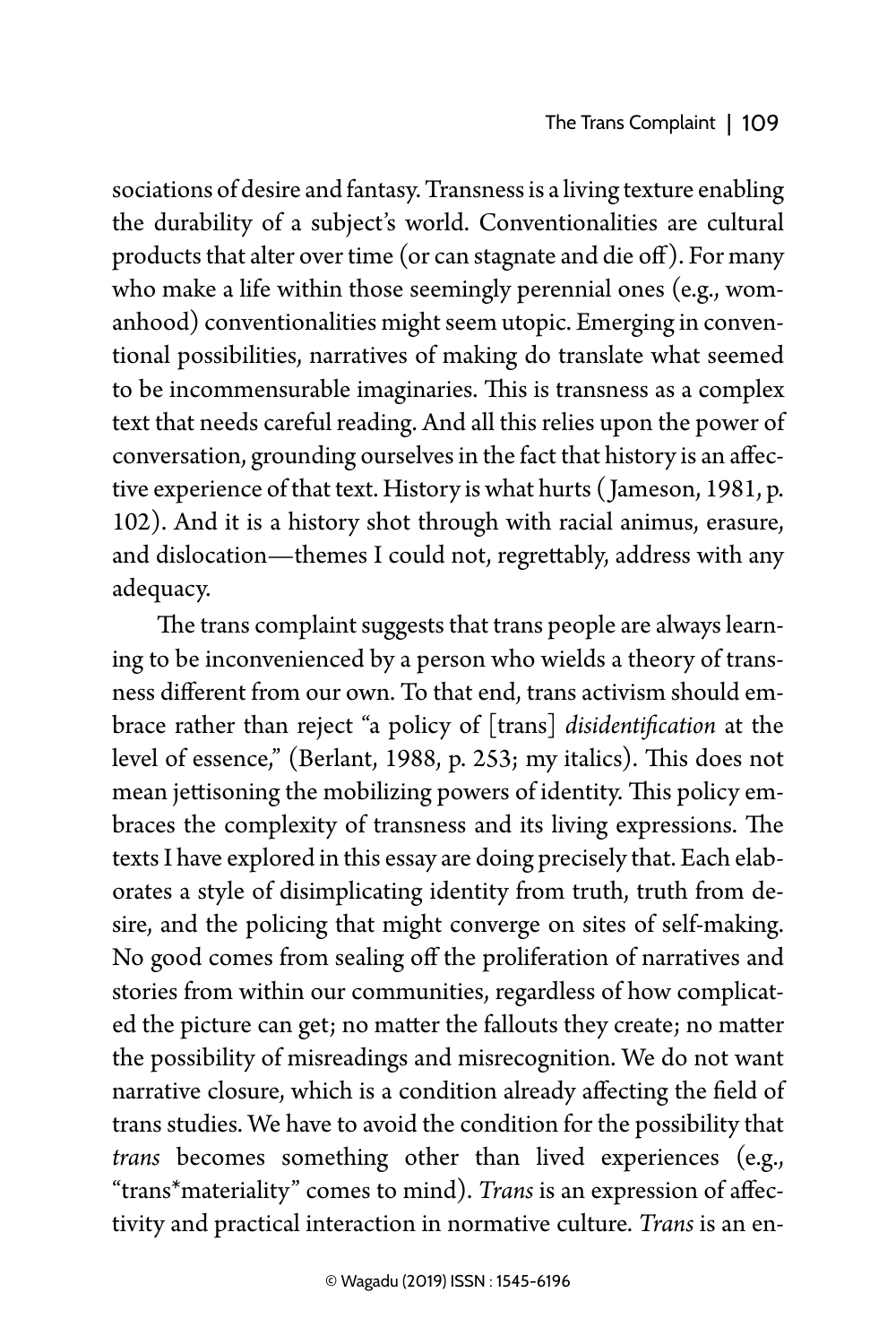gagement with structures of feeling that are binary and non-binary. Writing and enacting these expressions can enable non-normativity to bear upon social worlds meaningfully. As Hortense Spillers has argued, ordinary life for the marginally positioned is a skill with which one must wield words and master expressivity (2003, p. 426).

I am not advocating that trans communities stop complaining with one another—or to other communities, for that matter. *We should, instead, embrace the fact that we might be let down by each other's narratives as much as we might be lifted up by them*. The possibility of disappointment is the risk we take in making a life that is, by its nature, shared under the material conditions of a neoliberal economy. In the end, the fantasy constituting the trans complaint is the *promise* of recognition. Being seen for who we are is not a guarantee and bears out an important affective paradox. The promise of recognition is founded upon the possibility of its own non-existence. Its irresistible appeal is what Sedgwick (2002) might have called its periperformativity, its relation to what empowers it. Transness, too, is tied to a certain proximity of the yet-to-be-lived bloom of tomorrow—a scene replete with its own possibilities, its own promises of love and recognition.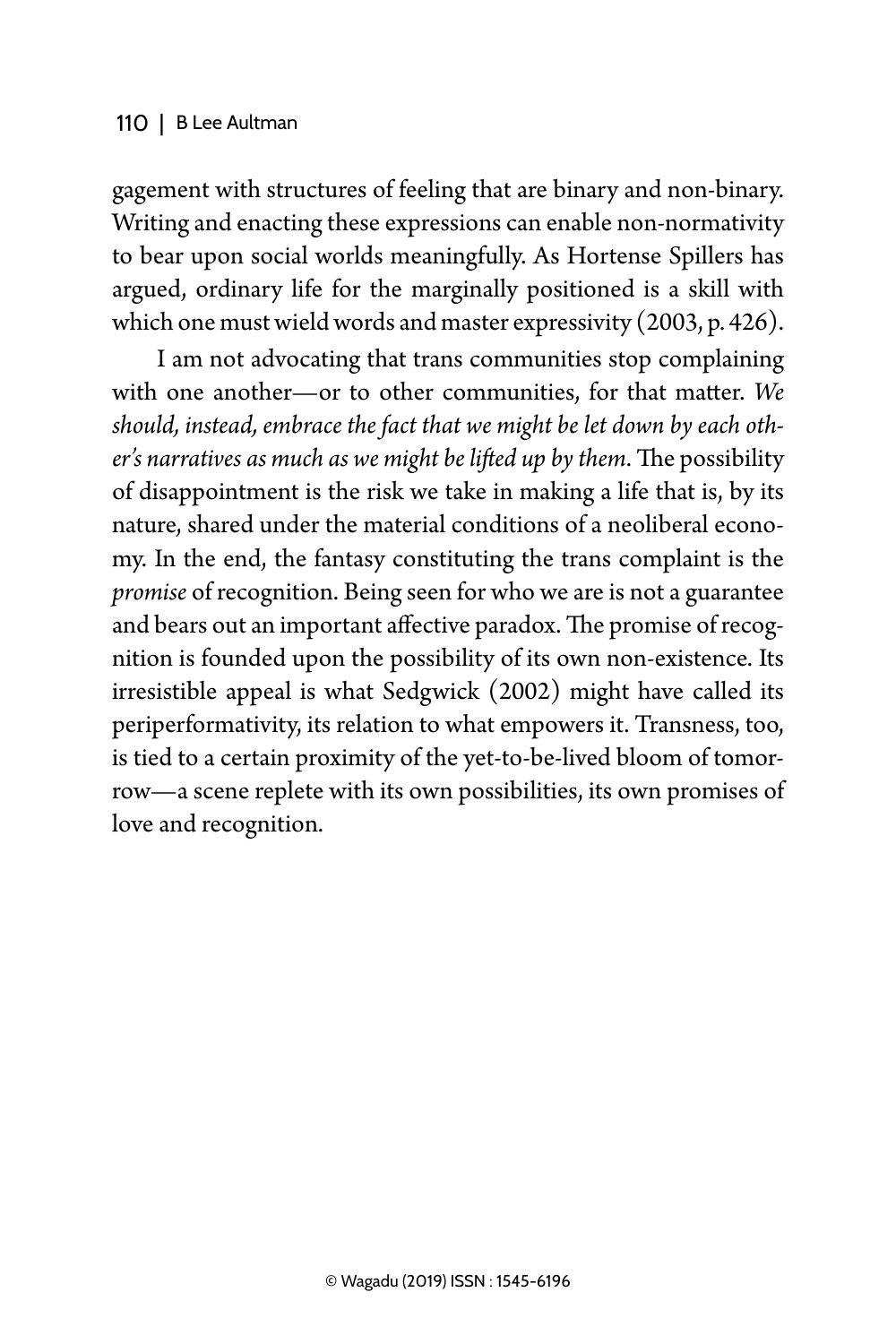### **References**

- "Agony of the Transsexual." (n.d.) The Transgender Archives, The University of Victoria, British Columbia. Rikki Swin Collection, Box 3
- American Psychiatric Association. (2013). Diagnostic and statistical manual of mental disorders (5th ed.). Arlington, VA: American Psychiatric Publishing.
- Aultman, B. L. (Forthcoming). Injurious acts: Notes on happiness from the trans ordinary. In Roemhild, J., ed. Special issue on happiness. *Writing from Below*.
- Berlant, L. (2011). *Cruel optimism*. Durham: Duke University Press.
- Berlant, L.. (2012). *Desire/ove*. Brooklyn: Punctum Books.
- Berlant, L.. (2013). She's having an episode: Patricia Williams and the writing of damaged life. *Columbia Journal of Gender and Law 27* (1): 19-35.
- Berlant, L.. (1988). "The female complaint." *Social Text 19*, (20): 237-259.
- Berlant, L.. (2008). *The female complaint: The unfinished business of sentimentality in american culture*. Durham: Duke University Press.
- Chu, A. L. (2018a). My vagina will not make me happy: And it shouldn't have to." *New York Times*. Nov. 24. Retrieved from [https://www.ny](https://www.nytimes.com/2018/11/24/opinion/sunday/vaginoplasty-transgender-medicine.html)[times.com/2018/11/24/opinion/sunday/vaginoplasty-transgen](https://www.nytimes.com/2018/11/24/opinion/sunday/vaginoplasty-transgender-medicine.html)[der-medicine.html](https://www.nytimes.com/2018/11/24/opinion/sunday/vaginoplasty-transgender-medicine.html).
- Chu, A. L. (2018b). On liking women. *n+1 30* (Winter): 47-62. Retrieved from [https://nplusonemag.com/issue-30/essays/on-liking-women/.](https://nplusonemag.com/issue-30/essays/on-liking-women/)
- Chu, A. L. (2019). The pink: Happy new vagina. *n+1 34*. Retrieved from https://nplusonemag.com/issue-34/politics/the-pink/.
- Chu, A. L. & Berg, A. (2018). Wanting bad things. Retrieved from https:// thepointmag.com/2018/dialogue/wanting-bad-things-andrea-longchu-responds-amia-srinivasan.
- Chu, A. L. & Drager, E. H. (2019). After trans studies. *TSQ: Transgender Studies Quarterly 6* (1): 103-116.
- Hartman, S. (2019). *Wayward lives, beautiful experiments: Intimate histories of social upheaval*. New York: W. W. Norton & Co.
- Jameson, J. (1981). *The political unconscious: Narrative as socially symbolic act*. Ithaca, NY: Cornell University Press.
- Kane, A. (1974). Letter to the editor. The Transgender Archives, University of Victoria, British Columbia. Rikki Swin Collection, Box 3.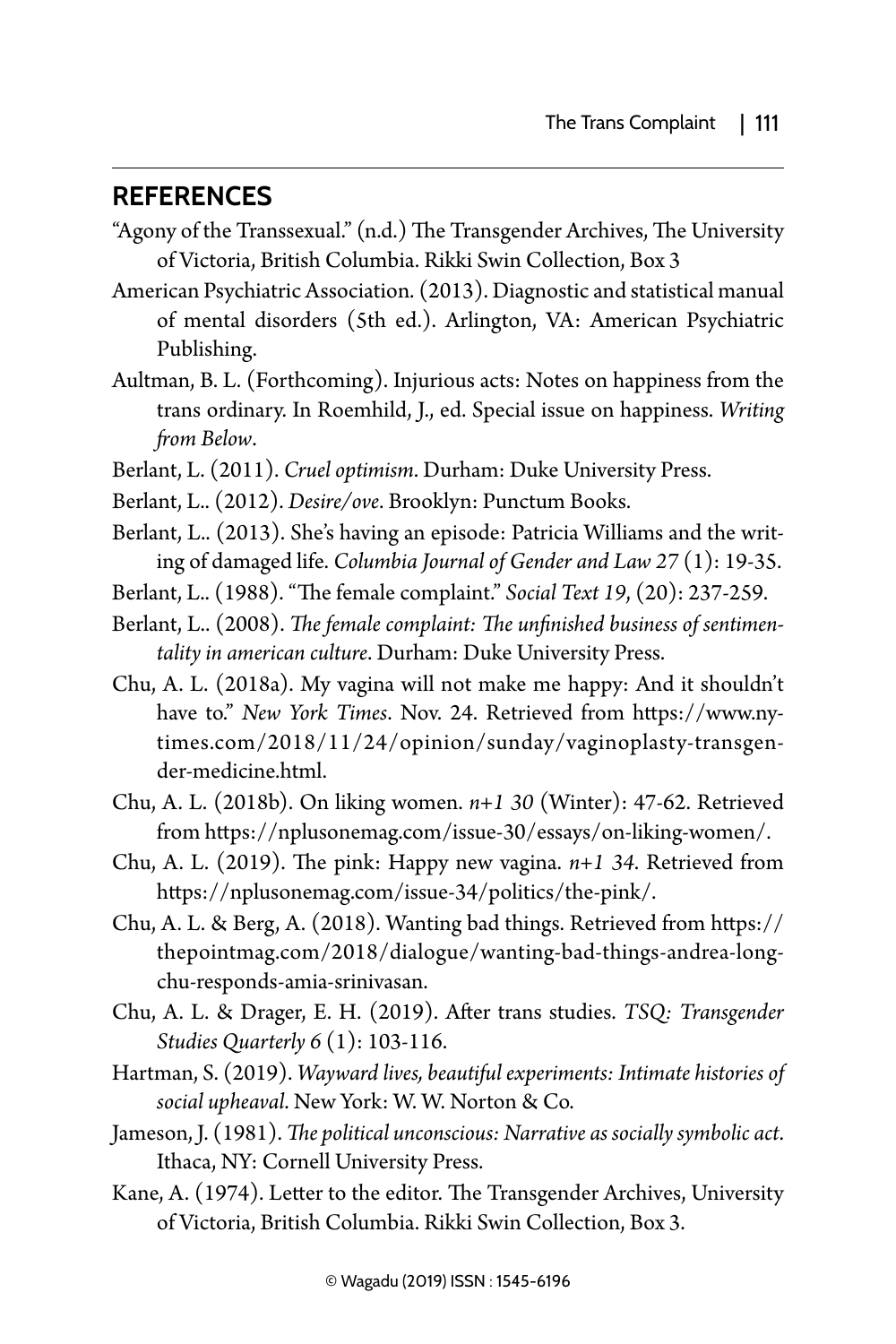- Latour, B. (2007). *Reassembling the social: An introduction to actor-network theory*. Oxford: Oxford University Press.
- Sedgwick, E. K. (1987). A poem is being written. *Representations 17* (Winter): 110-143.
- Sedgwick, E. K. (2008). *Epistemology of the closet*. Durham: Duke University Press.
- Sedgwick, E. K. (2002). *Touching feeling: Affect, pedagogy, performativity*. Durham: Duke University Press.
- Spillers, H. (2003). All the things you could be by now, if sigmund freud's wife was your mother: Psychoanalysis and race. In *Black, white, and in color: Essays on american literature and culture*, pp. 376-427. Chicago: University of Chicago Press.
- Srinivasan, A. (2018). Does anyone have the right to sex? *London Review of Books 40* (6): 5-10. Retrieved from https://www.lrb.co.uk/v40/n06/ amia-srinivasan/does-anyone-have-the-right-to-sex.
- Stone, S. (1991). The empire strikes back: A posttransexual manifesto. In *Body politics: The cultural politics of gender ambiguity*. Epstein, J. & Straub, K., 280-304. New York: Routledge.
- "The Danish Training School." (n.d.) The Transgender Archives, University of Victoria, British Columbia. Rikki Swin Collection, Box 15.

## **(Endnotes)**

- 1 I am using "trans" to include binary and nonbinary transgender, transsexual, and gender nonnormative expressions of sex/gender subjectivity. Further, there is no crisply defined convention in writing whether the space between "trans woman" or "trans man" is more representative than no space in "transwoman" or "transman." In this essay I will deploy the
- space. 2 This is an epistemology that parallels Sedgwick's that "everybody who survives at all has reasonably rich, unsystematic resources of *nonce taxonomy* for mapping out the possibilities, dangers, and stimulations of their human social landscape" (2008, pp. 22-23; my italics). I have avoided using too much jargon by leaving this powerful phrase (nonce taxonomy) as a note. I give it greater critical elaboration in a forthcoming project on transness and race.